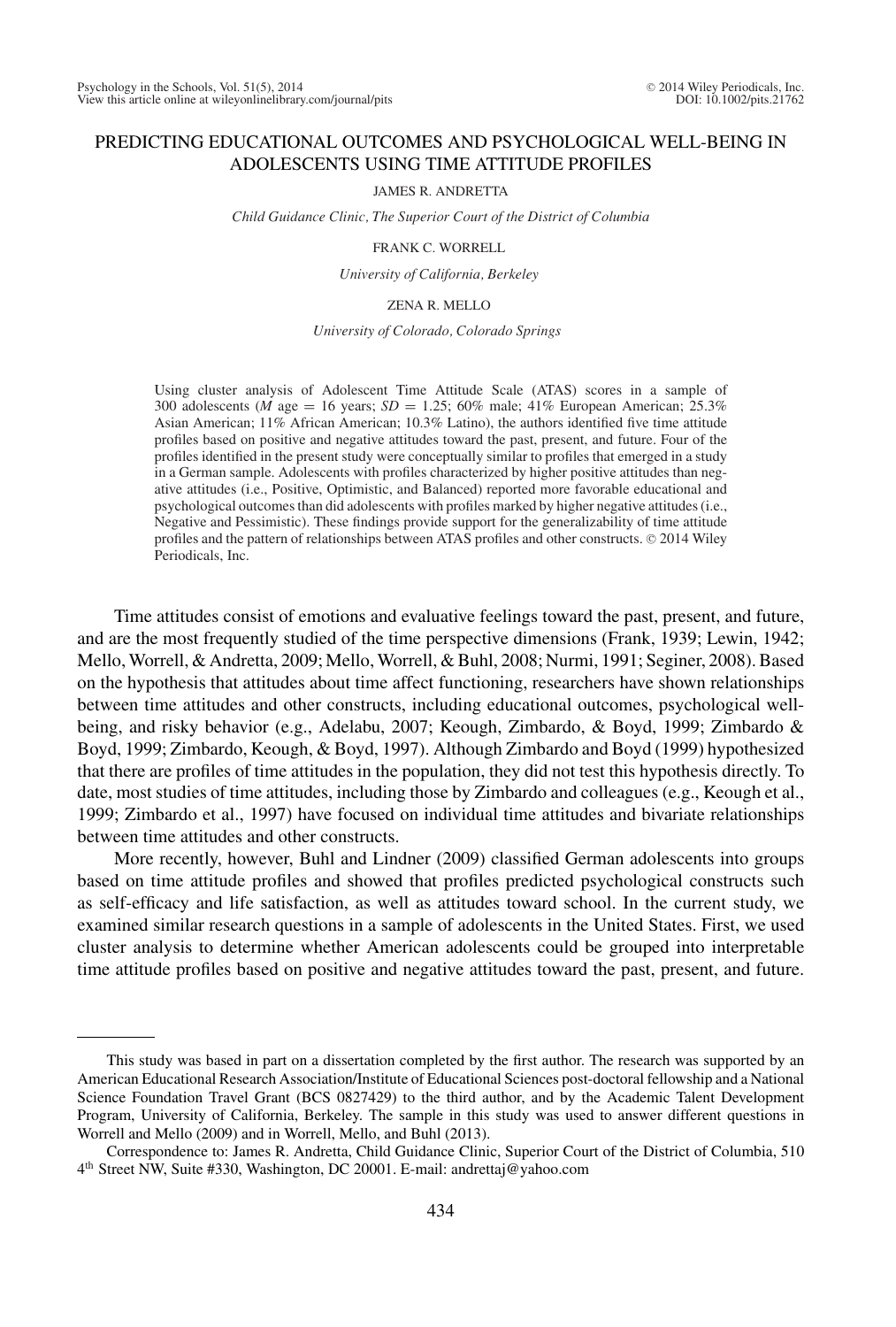Second, we examined whether adolescents with different time attitude profiles had meaningful and predictable differences in educational and psychological outcomes. Before articulating the research questions in greater detail, we provide a brief overview of the extant literature on variables that assess attitudes toward time.

## ATTITUDES TOWARD TIME

The literature on time attitudes can be classified into several broad categories. The first of these includes studies of attitudes toward the future (e.g., Nurmi, 1991; Scheier & Carver, 1985), which constitute a substantial proportion of the literature. A second grouping includes studies of attitudes toward multiple time periods, but with the onus on examining the relationships between individual attitudes toward a single time period and other constructs (e.g., Adelabu, 2007, 2008; Keough et al., 1999; Zimbardo & Boyd, 1999). The third category uses a multidimensional approach to studying time attitudes and involves grouping individuals on the basis of their positive and negative attitudes toward the past, present, and future. This approach, which is currently represented by a handful of studies (e.g., Boniwell, Osin, Linley, & Ivanchenko, 2010; Buhl & Lindner, 2009; Qin et al., 2012), is the category in which the current study belongs. In describing studies representing the three foci, we pay particular attention to the meaningfulness of the results, using effect sizes for interpretation.

### *Attitudes Toward the Future*

There is a substantial body of research on attitudes toward the future. Scholarship in this area includes, but is not limited to, research on optimism (Scheier & Carver, 1985), hope (Snyder et al., 1996), and future orientation (Nurmi, 1991; Seginer, 2008). Generally, researchers have shown that positive attitudes toward the future are positively correlated to psychological well-being with at least medium effect sizes (i.e.,  $r \ge 0.30$ ;  $d \ge 0.50$ ). For example, Scheier and Carver (1985) found that optimism was moderately correlated to self-esteem  $(r = .48)$ , depression  $(r = -.49)$ , and perceived stress  $(r = -.55)$  in a sizeable sample of university students. In another study, Wyman et al. (1992) found that stress-resilient sixth graders reported significantly higher expectations for the future than did stress-affected children  $(d = .63)$ , and Worrell and Hale (2001) found that the belief that the future will work out distinguished between high school dropouts and graduates who were equally at risk with a 78% correct classification.

Snyder et al. (1996) used the State Hope Scale to examine positive attitudes toward the future in university students. Hope was shown to have meaningful relationships with self-esteem  $(r = .68)$ , positive affect (i.e., pleasurable mood,  $r = .65$ ), and negative affect ( $r = -.47$ ). Several researchers have also examined the relationship between hope and grade point average (GPA). However, the size of these correlations was small, both in a sample of college freshmen (*r* = .21; Snyder et al., 2002) and in a sample of African American middle and high school students (*r* = .20; Adelabu, 2008).

## *Attitudes Toward Multiple Time Periods*

Examinations of attitudes toward the past and the present were limited by the lack of instruments that assess the two time periods. In 1999, Zimbardo and Boyd published the Zimbardo Time Perspective Inventory (ZTPI), which measured five time attitudes: positive attitudes toward the past (Past Positive), negative attitudes toward the past (Past Negative), fatalistic attitudes toward the present (Present Fatalistic), hedonistic attitudes toward the present (Present Hedonistic), and positive, planful attitudes toward the future (Future). Studies using the ZTPI have also yielded low correlations between time attitudes and GPA (Adelabu, 2007, 2008; Mello & Worrell, 2006; Zimbardo & Boyd, 1999). However, as in other studies, ZTPI scores had more robust relationships with psychological constructs.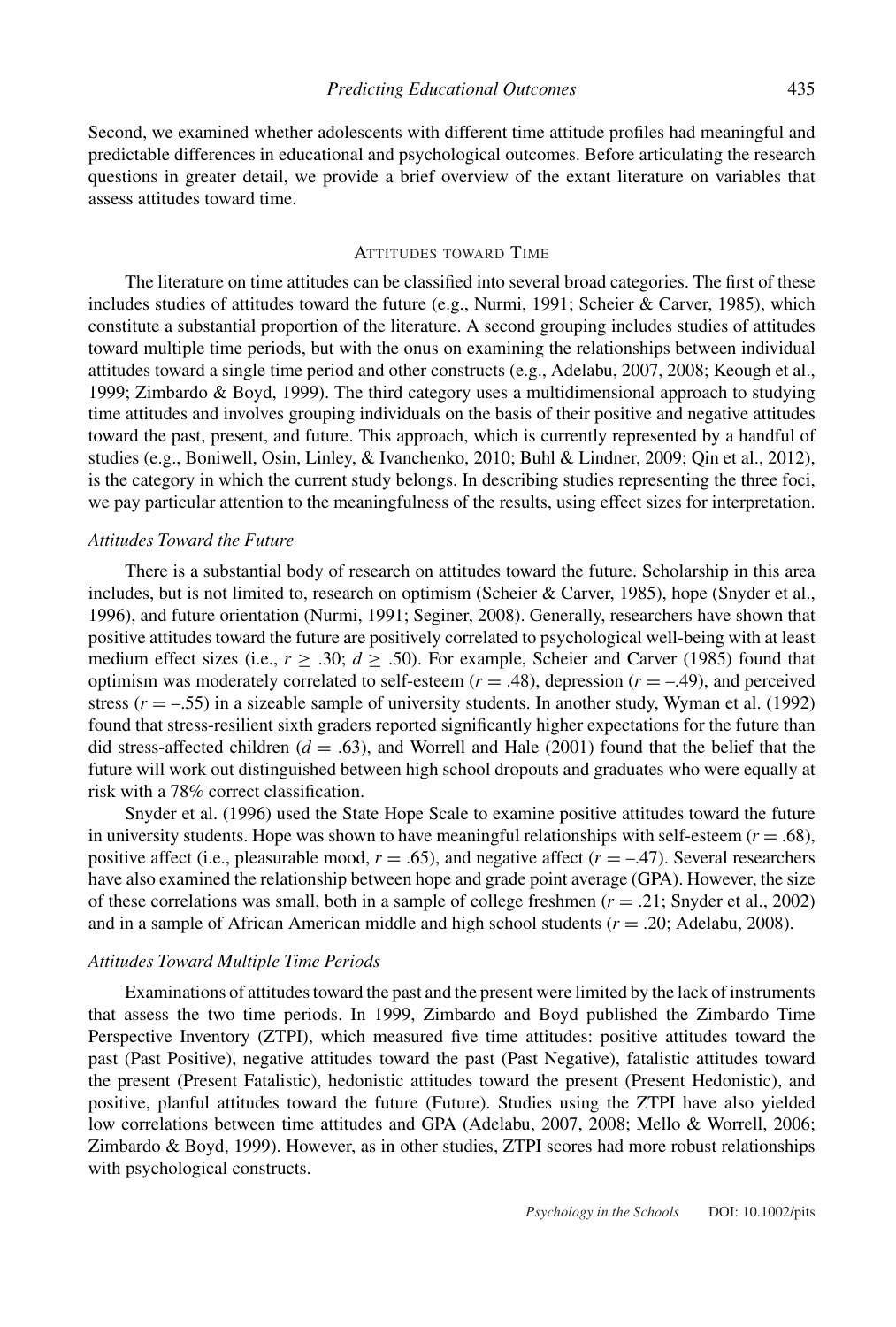### 436 *Andretta et al.*

In a sample of young adults, Zimbardo and Boyd (1999) found that negative attitudes toward the past were positively correlated with depression  $(r = .59)$  and negatively correlated with emotional stability  $(r = -.45)$  and self-esteem  $(r = -.48)$ . Zimbardo and Boyd also reported that Present Fatalistic attitudes were positively correlated with depression  $(r = .37)$  and anxiety  $(r = .38)$ . Drake, Duncan, Sutherland, Abernethy, and Henry (2008) found that Past Negative attitudes were negatively correlated with happiness  $(r = -.42)$  and mindfulness  $(r = -.50)$ . Finally, in a recent study in a substantial sample of Italian adolescents  $(N = 3,700)$ , Laghi, Baiocco, D'Alessio, and Gurrieri (2009) reported that Past Negative  $(r = .43)$  and Present Fatalistic  $(r = .31)$  attitudes were significant and meaningful contributors to a discriminant function distinguishing between severe suicidal ideators and non-ideators.

### TIME ATTITUDE PROFILES

In 2009, Buhl and Lindner examined time attitudes using a preliminary version of the Adolescent Time Attitude Scale: German (ATAS-G; Mello et al., 2008). The ATAS is a new scale that the authors have made available via the web (Mello & Worrell, 2010; Worrell et al., 2013). It was developed in response to data indicating that ZTPI scores were not always valid in adolescent samples (Worrell & Mello, 2007) and the absence of a subscale measuring negative attitudes toward the future on the ZTPI. The ATAS has six 5-item subscales—Past Positive, Past Negative, Present Positive, Present Negative, Future Positive, and Future Negative—and is scored using a 1 to 5 Likert scale with verbal anchors. The ATAS has been shown to have valid and reliable scores in both American  $(N = 300)$ and German  $(N = 353)$  adolescents (Worrell & Mello, 2009; Worrell et al., 2013).

In a sample of 1,691 German adolescents (*M* age  $= 14$  years; *SD*  $= 1.78$ ; 51% female), Buhl and Lindner (2009) established the internal consistency (.74  $\leq \alpha \leq .88$ ) and structural validity (comparative fit index = .961) of ATAS-G scores and used latent class analysis to group adolescents based on the six subscale scores. Most participants were students in a Gymnasium (i.e., college preparatory school; 19%), a Realschulen (i.e., vocational preparatory; 8.9%), a Förderschulen (i.e., special education school; 3.1%), a Hauptschulen (i.e., least academic and comprehensive; 4.4%), or a combined Haupt-Real-Schulen (i.e., combined comprehensive and vocational; 24.8%) and Gesamtschulen (i.e., comprehensive and tracked; 39.4%) school.

Buhl and Lindner (2009) identified six time attitude profiles, which they labeled Balanced (37.3% of the sample), Optimistic (30.4%), Tendentially Pessimistic (15.3%), Past Pessimistic/Future Optimistic (8.6%), Ambivalent (5.7%), and Pessimistic (2.7%). The Balanced profile had moderately high positive attitudes toward all three time periods and moderately low negative attitudes toward all three time periods. Optimists had very high positive attitudes and very low negative attitudes, and Pessimists had the reverse profile, with very high negative attitudes and very low negative attitudes. The Ambivalent group had similar scores ( $\approx$ 3s) on both positive and negative attitudes, and the Tendentially Pessimistic group had low scores ( $\approx$ 2.5s) on both positive and negative attitudes. Finally, the Past Pessimistic/Future Optimistic group reported low Past Positive and moderate Past Negative scores as well as high Future Positive and low Future Negative scores.

In Buhl and Lindner's (2009) study, adolescents with the Optimistic, Balanced, and Ambivalent profiles reported significantly higher scores for life satisfaction, self-efficacy, perspective taking, trust in school, perceived support in school, and teacher/student relationships than adolescents with the Tendentially Pessimistic and Pessimistic profiles. The Pessimistic profile had the worst outcomes. The Past Pessimist/Future Optimist profile obtained scores on these variables that fell between the two extremes. Higher percentages of adolescents with Balanced and Optimistic profiles aspired to attend college. There are two important implications of this study. The first is that profiles may provide a more accurate representation of an individual's attitudes toward time than looking at individual subscales or attitudes toward single time periods. The second is that profiles, which are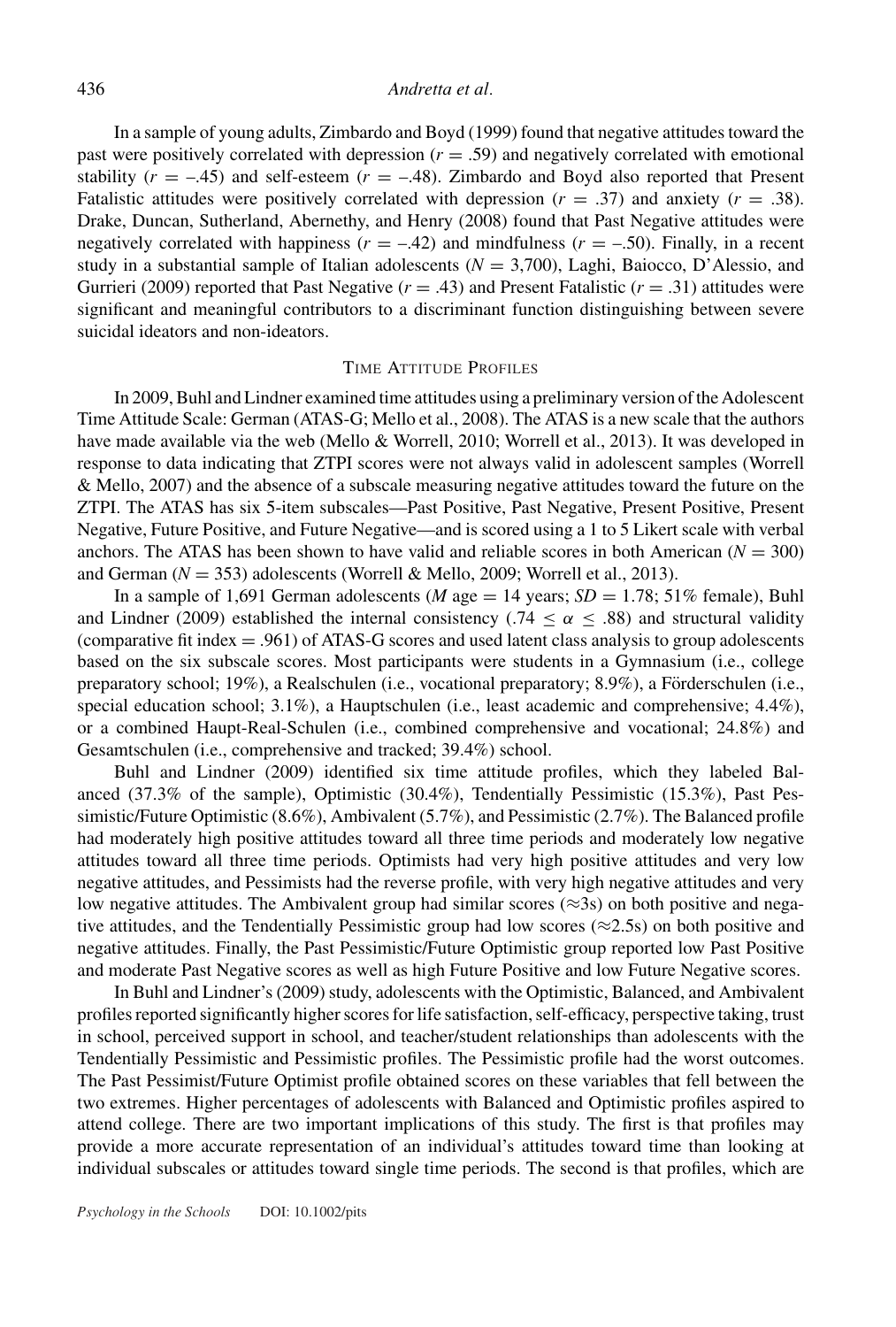person-focused rather than variable-focused, have the potential to predict differences in educational and psychological outcomes.

### THE PRESENT STUDY

Research indicates that attitudes toward time are related to several variables of consequence in adolescents (Buhl & Lindner, 2009; Worrell & Mello, 2009; Zimbardo & Boyd, 1999). However, to date, profiles in adolescents have only been examined in a German sample. In the present study, we examined whether American adolescents could be grouped into interpretable time attitude profiles based on positive and negative attitudes toward the past, present, and future. We hypothesized that we would find at least two types of profiles—positive-oriented profiles with high positive and low negative attitudes, and negative-oriented profiles with high negative and low positive attitudes. Using the time attitude profiles as independent variables, we also examined differences in educational and psychological variables. Educational outcomes included self-reported GPA and educational expectations, and psychological variables included perceived stress and self-esteem.

Based on previous research (Buhl & Lindner, 2009; Worrell & Mello, 2009; Zimbardo & Boyd, 1999), we hypothesized that adolescents with positive-oriented profiles would have significantly and substantially higher self-esteem and lower perceived stress scores than would adolescents with negative-oriented profiles. We also hypothesized that adolescents with positive-oriented profiles would report higher educational expectations than would other groups, based both on Buhl & Lindner's (2009) findings as well as on research linking optimism and hope to educational outcomes (e.g., Nes, Evans, & Segerstrom, 2009; Worrell & Hale, 2001). Finally, given the lack of substantial relationships between GPA and individual time attitudes in previous studies (e.g., Adelabu, 2007, 2008; Mello & Worrell, 2006; Zimbardo & Boyd, 1999), we did not know whether there would be meaningful GPA differences across time attitude profiles.

### **METHOD**

### *Participants*

The sample consisted of 300 adolescents (60% male) attending secondary schools in a Mountain state and a Western state in the United States. They included adolescents who identified themselves as American Indian ( $n = 3$ ; 1%), African American ( $n = 33$ ; 11%), Asian American ( $n = 76$ ; 25.3%), European American (*n* = 123; 41%), Latino (*n* = 31; 10.3%), Multi-ethnic (*n* = 28; 9.3%), and Other racial/ethnic groups ( $n = 6$ ; 2%). Participants ranged in age from 12 to 19 years ( $M = 16$ ;  $SD = 1.25$ ), attended Grades 6 to 12, and were recruited from four different settings: (a) a rural school district ( $n = 125$ ; 41.7%), (b) two schools in two different urban school districts ( $n = 58$ ; 19.3%), and (c) a summer program for academically talented youth at a research university  $(n = 1, 1, 2, 3, 4)$ 114; 38%). The demographics of each subsample were similar to those of the settings in which the data were collected. The sample in this study was used to assess convergent and discriminant validity (Worrell & Mello, 2009) and structural validity (Worrell et al., 2013) of ATAS scores.

Participants reported a wide range of perceived social status backgrounds on a 1 to 7 Likert scale (*M* = 4.2, *SD* = 1.29): 1 = *poor* (*n* = 6, 2%), 2 = *working class* (*n* = 31, 10.4%), 3 = *lower middle class* ( $n = 31, 10.4\%$ ),  $4 = middle \, class (n = 104, 35\%), 5 = upper \, middle \, class (n = 104)$ 96, 32%), 6 = *lower upper class* (*n* = 12, 4%), and 7 = *wealthy* (*n* = 17, 5.7%). Students in one of the urban schools ( $M = 4.5$ ,  $SD = 1.44$ ) and the summer program ( $M = 4.5$ ,  $SD = 1.06$ ) had significantly higher perceived social status scores than those from the rural district ( $M = 3.9$ ,  $SD = 1.25$ ) and the second urban school ( $M = 3.9$ ,  $SD = 1.82$ ). There were also significant perceived social status differences among the ethnic groups,  $F(6, 296) = 3.89$ ,  $p < .001$ ,  $n^2 = .07$ : African American (*M* = 4.5, *SD* = 1.70), American Indian (*M* = 4.0, *SD* = 2.0), Asian American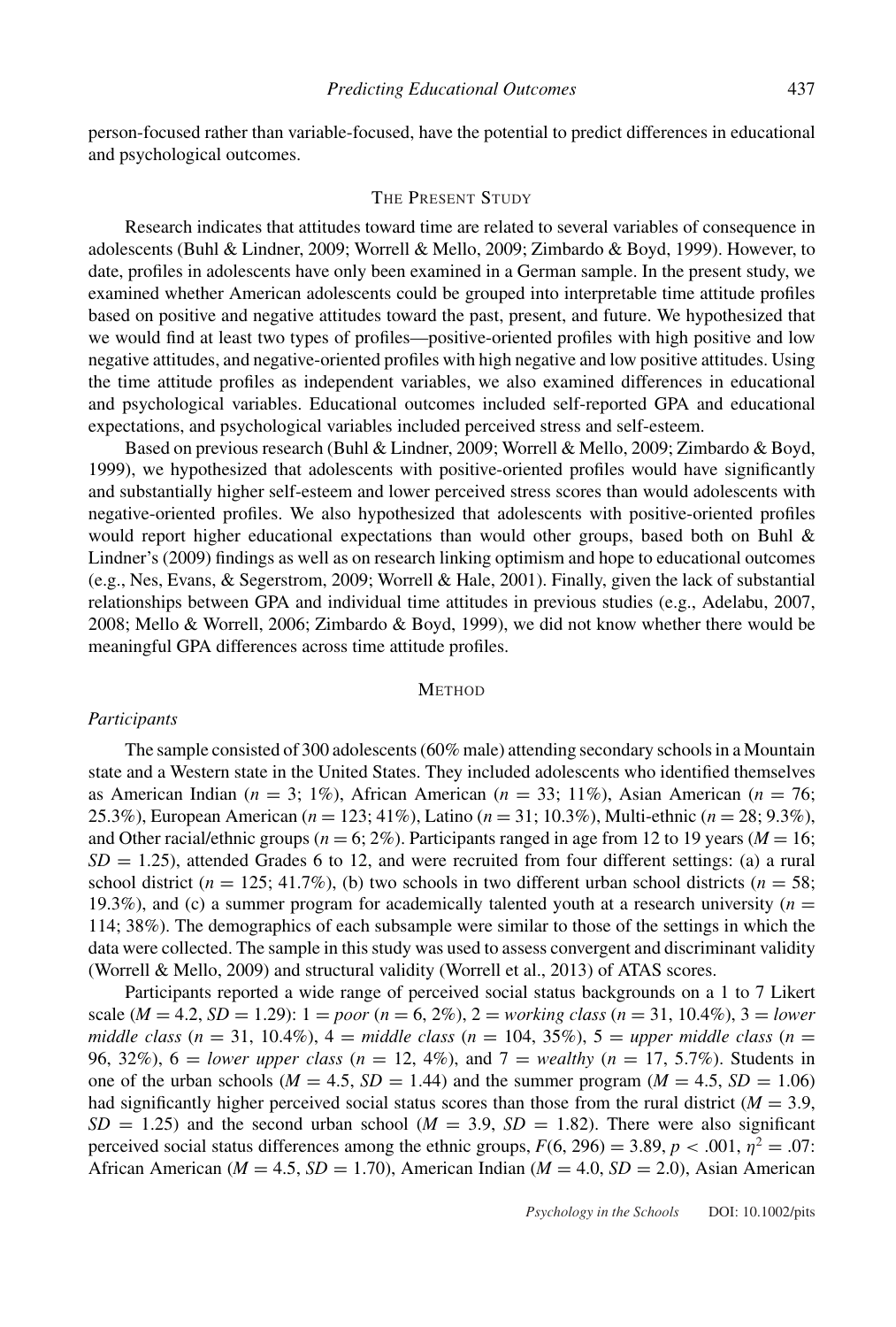|             | 1       | 2       | 3       | $\overline{4}$ | 5       | 6       | 7       | 8       | 9      |
|-------------|---------|---------|---------|----------------|---------|---------|---------|---------|--------|
| 1. PSP      |         |         |         |                |         |         |         |         |        |
| 2. PSN      | $-.67*$ |         |         |                |         |         |         |         |        |
| 3. PRP      | $.40*$  | $-.39*$ |         |                |         |         |         |         |        |
| 4. PRN      | $-.27*$ | $.42*$  | $-.67*$ |                |         |         |         |         |        |
| 5. FTP      | $.22*$  | $-.23*$ | $.39*$  | $-.30*$        |         |         |         |         |        |
| 6. FTN      | $-.27*$ | $.47*$  | $-.33*$ | $-.31*$        | $-.57*$ |         |         |         |        |
| 7. GPA      | $.20*$  | $-.18*$ | .09     | $-.04$         | .05     | $-.25*$ |         |         |        |
| 8. PSS      | $-.27*$ | $.33*$  | $-.45*$ | $.56*$         | $-.30*$ | $.23*$  | $-.19*$ |         |        |
| 9. SLE      | $.36*$  | $-.41*$ | $.46*$  | $-.45*$        | $.41*$  | $-.46*$ | $.24*$  | $-.52*$ |        |
| $M_{\odot}$ | 3.40    | 2.49    | 3.42    | 2.72           | 3.82    | 2.07    | 3.36    | 3.05    | 3.07   |
| SD          | .76     | .82     | .68     | .77            | .77     | .80     | .65     | 0.49    | 0.53   |
| Skew        | $-.13$  | .23     | $-.40$  | .38            | $-.36$  | .66     | $-.80$  | .39     | $-.03$ |
| Kurtosis    | $-.05$  | $-.31$  | .50     | $-.28$         | $-.12$  | $-.39$  | .20     | .56     | $-.83$ |

Table 1 *Correlations of ATAS Subscales with Continuous Variables*

*Note.* ATAS = Adolescent Time Attitude Scale; PSP = Past Positive; PSN = Past Negative; PRP = Present Positive; PRN = Present Negative; FTP = Future Positive; FTN = Future Negative; GPA = Grade Point Average; PSS = Perceived Stress; SLE = Self-Esteem. Correlations indicating at least a medium effect size are italicized.  $* p < .006$ .

# $(M = 4.7, SD = 0.97)$ , Chicano/Latino  $(M = 3.7, SD = 1.21)$ , European American  $(M = 4.0, SD = 1.21)$ 1.26), Multi-Ethnic ( $M = 4.0$ ,  $SD = 1.32$ ), and Other ( $M = 3.8$ ,  $SD = 0.84$ ).

#### *Measures*

*Adolescent Time Attitude Scale.* The Adolescent Time Attitude Scale (ATAS), which is the attitude subsection of the Adolescent Time Inventory (Mello  $&$  Worrell, 2010), was used to measure adolescents' attitudes toward the past, present, and future. The ATAS consists of 30 items on 6 five-item subscales: (a) Past Positive ("I have happy thoughts about my past",  $\alpha = .80$ ); (b) Past Negative ("I wish that I did not have the past that I had,"  $\alpha = .79$ ); (c) Present Positive ("Overall, I feel happy about what I am doing right now,"  $\alpha = .77$ ); (d) Present Negative ("I am not satisfied with my life right now,"  $\alpha = .77$ ; (e) Future Positive ("I am very optimistic about my future,"  $\alpha = .83$ ); and (f) Future Negative ("Thinking about my future makes me sad,"  $\alpha = .81$ ). As noted previously, the internal consistency estimates for scores in this sample were acceptable.

Participants respond to items using a 5-point Likert scale (1 = *Totally Disagree*, 5 = *Totally Agree*) and no items are reverse-scored. The structural validity of ATAS scores has been established in both German and U.S. samples using both exploratory and confirmatory factor analyses (Buhl  $\&$ Lindner, 2009; Worrell et al., 2013). Moreover, using a U.S. sample, Worrell and Mello (2009) also reported convergent validity for ATAS scores with several other variables, including hope (Snyder et al., 1996), optimism (Scheier & Carver, 1985), and self-esteem (Rosenberg, 1965).

*Educational Outcomes.* Educational outcomes were measured with three items. The first item was self-reported GPA, and adolescents reported this using the 4.0 scale used in schools (see Table 1 for means and standard deviations). Although school records are ideal, adolescents have been shown to be reliable self-reporters of GPA in their absence (Crockett, Schulenberg, & Petersen, 1987). The second item assessed educational expectations. Participants responded to the question, "What kind of college do you plan on attending?" with one of three options: 1 (*Do not plan on attending college*), 2 (*Community/junior college*), and 3 (*Four-year college*). The third item—"How much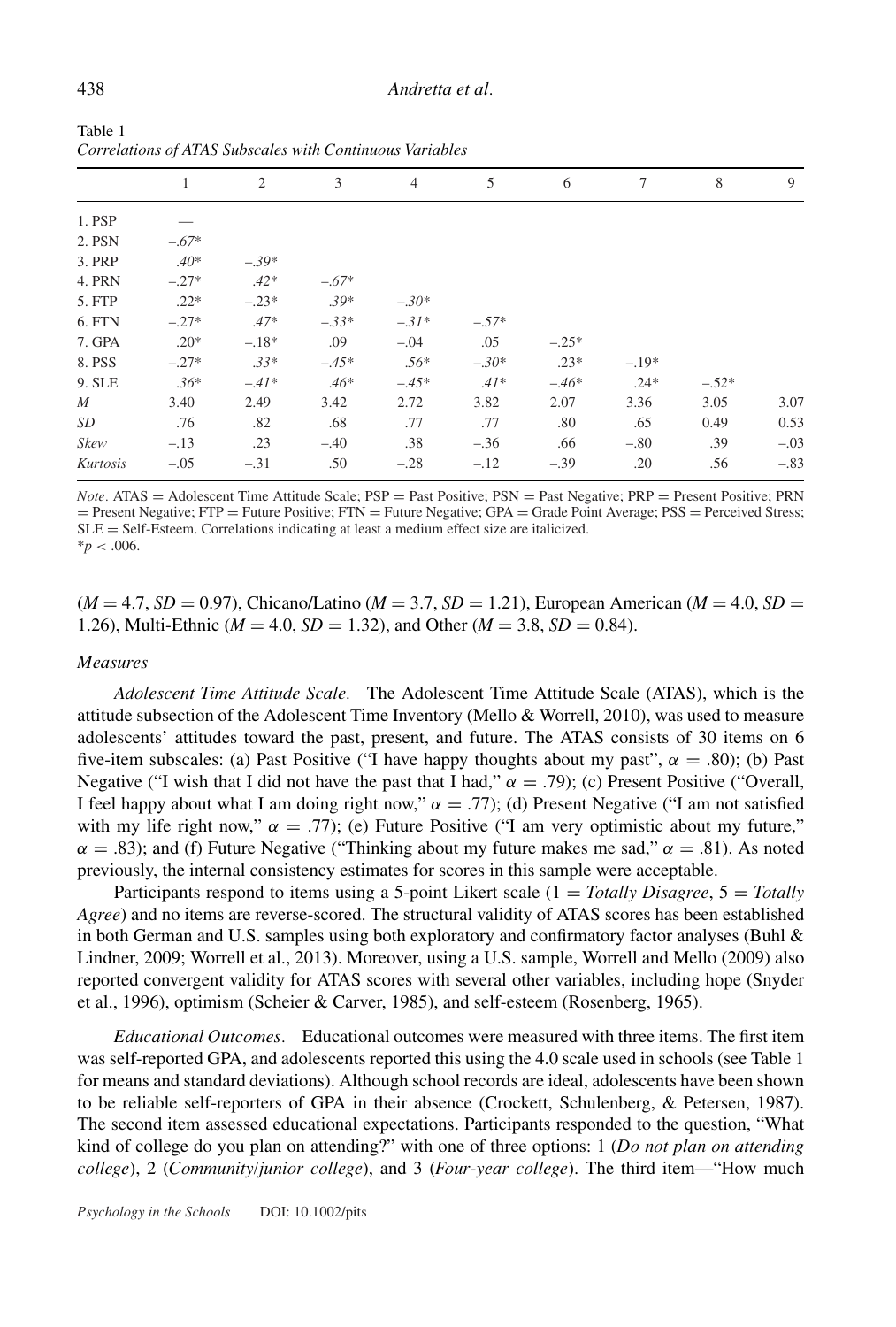schooling do you expect to have by the time you are 30 years old?"—assessed expected educational attainment in the longer term. Participants chose one of six response options: 1 (*High school diploma*), 2 (*Certificate/license*), 3 (*Associate's degree*), 4 (*Bachelor's degree*), 5 (*Master's degree*), and 6 (*Doctorate or professional degree*). Educational attainment and expectations are commonly assessed in this manner in adolescent research, including in national data sets (e.g., Mello, 2008).

*Perceived Stress Scale.* The Perceived Stress Scale (PSS; Cohen, Kamarck, & Mermelstein, 1983) is a 14-item Likert scale with a 5-point response option, ranging from 1 (*often*) to 5 (*never*). The PSS assesses how stressful and unpredictable respondents perceived their lives to be in the last month. Cohen et al. (1983) reported internal consistency estimates for PSS scores in the moderate range in two samples of college students and one sample of adults in a smoking cessation program (.84, .85, and .86, respectively). Cohen et al. also reported convergent validity evidence for PSS scores with life-event scores (Lewinsohn & Talkington, 1979), social anxiety (Watson & Friend, 1969), and both depressive (Radloff, 1977) and physical symptomatology (Cohen & Hoberman, 1983). Although initially developed for use with college students, the scale has been used in several adolescent samples (e.g., Cartwright et al., 2003; Siqueira, Diab, Bodian, & Rolnitzky, 2000). Internal consistency for PSS scores in this sample was .71.

*Rosenberg Self-Esteem Scale.* The Rosenberg Self-Esteem Scale (SLE; Rosenberg, 1965), a measure of global self-esteem, consists of 10 items rated on a 4-point Likert scale that ranges from 1 (*strongly disagree*) to 4 (*strongly agree*). Worrell and colleagues (e.g., Worrell 2000; Worrell, Latto, & Perlinski, 1999; Worrell, Roth, & Gabelko, 1998) reported reliability estimates ranging from .76 to .88 for SLE scores in samples of adolescents, and Robins and colleagues (e.g., Robins, Hendin, & Trzesniewski, 2001) reported reliability estimates ranging from .88 to .90 across six assessments of college students. Robins et al. (2001) also reported convergent validity evidence for SLE scores with optimism (Scheier & Carver, 1985), life satisfaction (Campbell, Converse, & Rodgers, 1976), depression (Radloff, 1977), and perceived stress (Cohen et al., 1983). In this sample, SLE scores yielded an internal consistency estimate of .83.

### *Procedure*

In the urban district, researchers either administered and collected survey packets in classrooms or made two visits to schools, one to distribute and one to collect survey packets. In the summer program, participants were solicited in their classrooms but completed the survey on their own time and returned it to the researchers. Data collection in the rural district was coordinated by school district personnel, and completed surveys were mailed to the researchers. Adolescents received \$10 for participation. The study was approved by the institutional review board at the second author's institutions.

#### **RESULTS**

Descriptive statistics for the major variables are provided in Table 1. Scores were not skewed or kurtotic, with values less than |1.0| for all of the variables. Mean scores for positive time attitudes were higher on average than were scores for negative time attitudes across the three time periods. Only correlations of .30 or higher—indicating a moderate effect size—were interpreted. Using this criterion, past and present negative attitudes were positively correlated with perceived stress, and present positive attitudes were negatively correlated with perceived stress. All six time attitudes were correlated with self-esteem, with correlations in keeping with the valence of the attitudes: positive attitudes had positive correlations with self-esteem and vice versa. None of the time attitudes had a meaningful correlation with GPA.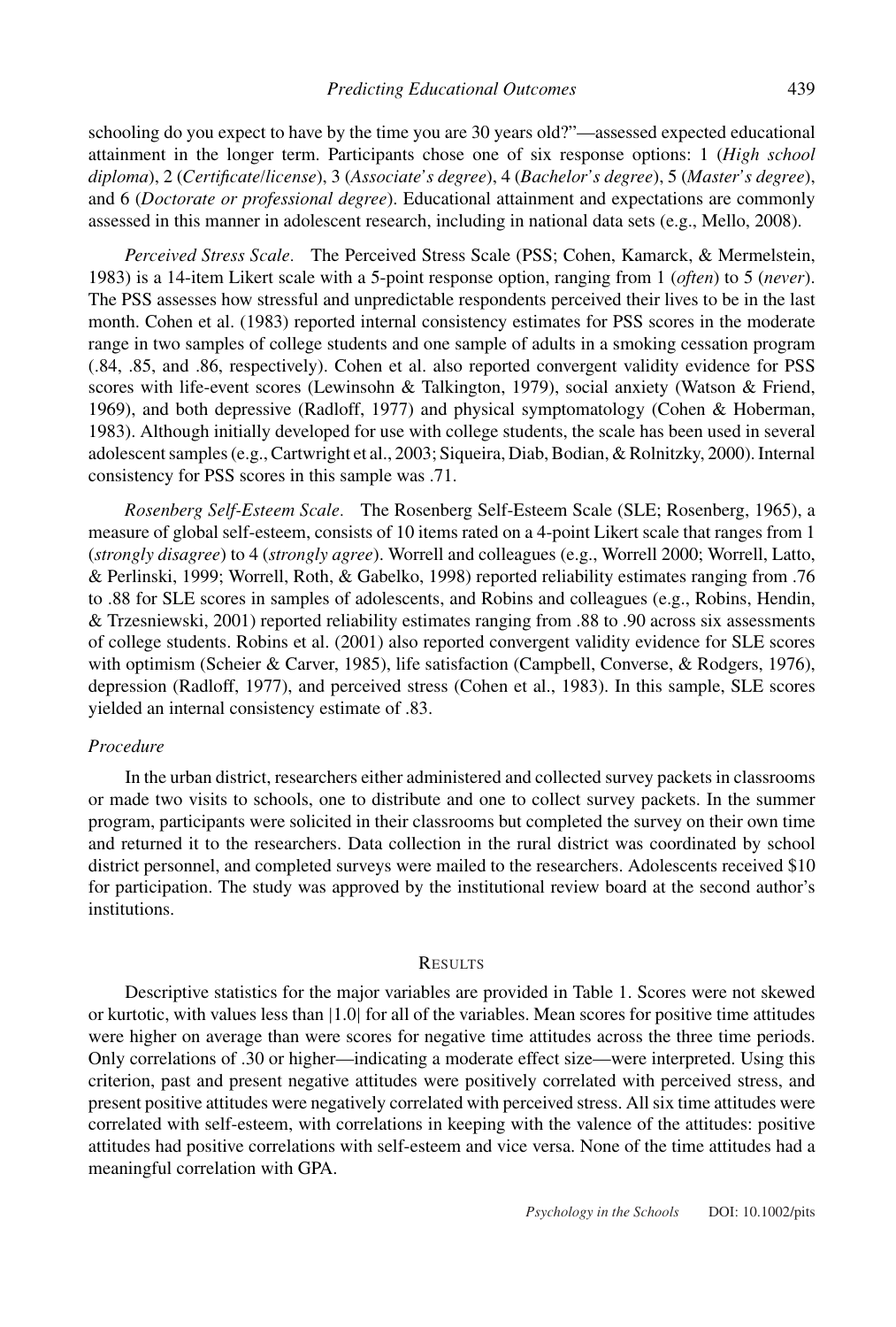### 440 *Andretta et al.*

Relationships among educational outcome scores were examined using Spearman's rho correlation coefficients. As in previous studies, GPA had strong, positive relationships with both educational attainment,  $r_s(264) = .65$ ,  $p < .01$ , and educational expectations,  $r_s(262) = .53$ ,  $p < .01$ , indicating that these variables were functioning as expected. There was also a strong positive association observed between educational expectations and educational attainment,  $r_s(282) = .61$ ,  $p < .01$ . Spearman's rho also indicated that perceived social status had very modest relationships with educational outcomes:  $r_s = .22$  (educational attainment),  $r_s = .19$  (educational outcomes), and  $r_s = .22$  $(GPA)$ .

## *Cluster Analyses of Time Attitudes*

Bergman, Magnusson, and El-Khouri (2003) described cluster analysis as a statistical procedure used to classify individuals based on a set of operating factors in a domain. The domain under investigation in the present study was *time attitudes*. Using the ATAS, Worrell et al. (2013) provided strong evidence in support of six time attitude factors. The authors of the present study clustered scores for each of the six time attitudes (i.e., ATAS factors) so that adolescents were as similar as possible *within* clusters and as dissimilar as possible *across* clusters (Clatworthy et al., 2005). Prior to clustering, ATAS scores were converted to *T* scores ( $M = 50$ ,  $SD = 10$ ), so that all subscales had the same mean and standard deviation.

The cluster analysis was conducted in four stages. SPSS (IBM Corporation, 2012) software was used to develop Ward's hierarchical clustering, and k-means iterative partitioning was used to validate the Ward's solution (Bergman et al., 2003). A five-cluster solution was identified in the first two stages, and in Stage 3, the homogeneity of time attitudes *within* each cluster was examined using Bergman et al.'s (2003, p. 99) algorithm,  $EV = 100 \times (Et - Ec)/Et$ , and suggested cut-off score (i.e.,  $EV \ge 67$ ). In the fourth and final stage, 10 outliers—with scores more than 2.5 *SDs* greater than or less that the mean—were removed, and the cluster procedures were repeated without the outliers. The results were similar, and a five-cluster solution was accepted.

The five time attitude profiles are shown in Figure 1. Profile  $1 (EV = 84, n = 86, 29\%)$ , consisted of adolescents with present and future attitudes that were similar to sample means and were slightly above average (.2 *SD*s) in past positive and below average (.4 *SD*s) in past negative attitudes. This profile was labeled Balanced. Profile 2 (*EV* = 80, *n* = 69, 23%), labeled Pessimists, had present attitudes similar to the sample mean, but substantially above-average past negative ( $\approx$ .7 *SD*s) and future negative attitudes ( $\approx$ 1 SD) and substantially below-average future positive attitudes ( $\approx$ .7 SDs). The third profile  $(EV = 84, n = 83, 28%)$  was similar to the Optimistic profile in Buhl and Lindner's (2009) study. These adolescents had substantially above-average positive attitudes ( $\approx$ .7+ *SDs*) and substantially below-average negative attitudes ( $\approx$ .7+ *SDs*) toward all three time periods, and were labeled Positives. Unlike Buhl and Lindner, we labeled this profile as *Positive* rather than Optimistic, as the profile is based on attitudes toward all the time periods and not just the future.

The fourth profile  $(EV = 73, n = 31, 10\%)$ , labeled Negatives, was the inverse of Cluster 3 and similar to the Pessimistic profile found by Buhl and Lindner (2009). These adolescents had substantially above-average negative attitudes ( $\approx$ .7+ *SD*s) and substantially below-average positive attitudes ( $\approx$ .6+ *SDs*) toward all three time periods. The fifth profile was labeled Optimistic ( $EV =$ 79,  $n = 31$ , 10%) and was characterized by very low past positive and high past negative scores (≈1 *SD*), below-average present positive and above-average present negative scores (≈.5 to .7 *SD*s), and substantially above-average future positive and below-average future negative scores ( $\approx$ .7 *SDs*). One-way analyses of variance (ANOVAs) were calculated to examine the differences in each of the time attitudes among clusters. All of the ANOVAs were significant with large effect sizes (see Table 2). For brevity and clarity, we use the profile names to refer to the clusters in the rest of the article.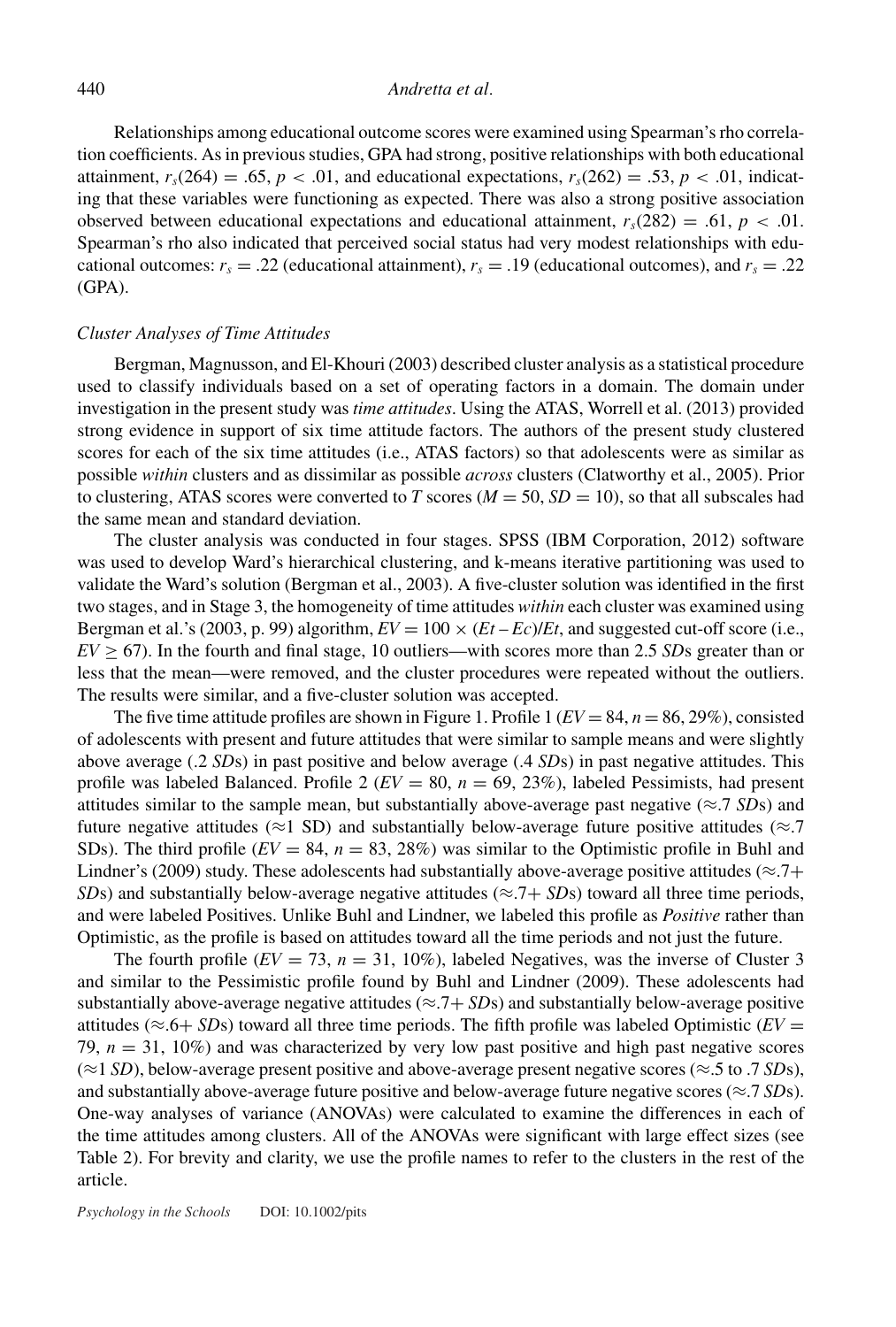

FIGURE 1. Time attitude profiles based on positive and negative attitudes toward the past, present, and future. Zero indicates *average* attitudes relative to the sample  $(SD = 10)$ . Thus a score of 5 is half a standard deviation above the mean, and a score of  $-10$  is a full standard deviation below the mean.  $PSP =$  Past Positive,  $PSN =$  Past Negative,  $PRP =$  Present Positive, PRN  $=$  Present Negative, FTP  $=$  Future Positive, FTN  $=$  Future Negative.

#### *Time Attitude Profiles and Demographic Variables*

Although we did not articulate any hypotheses about demographic differences, we examined how cluster group membership was related to gender, age, and perceived social status. Analyses indicated that gender and time attitude profiles were not related,  $\chi^2(4, N = 298) = .46, p > .05,$ *V* = .11, and a one-way ANOVA yielded a similar result for age,  $F(4, 294) = 1.25$ ,  $p > .05$ ,  $\eta^2 = .02$ . As noted in the Method section, ethnic groups and school groups differed significantly by perceived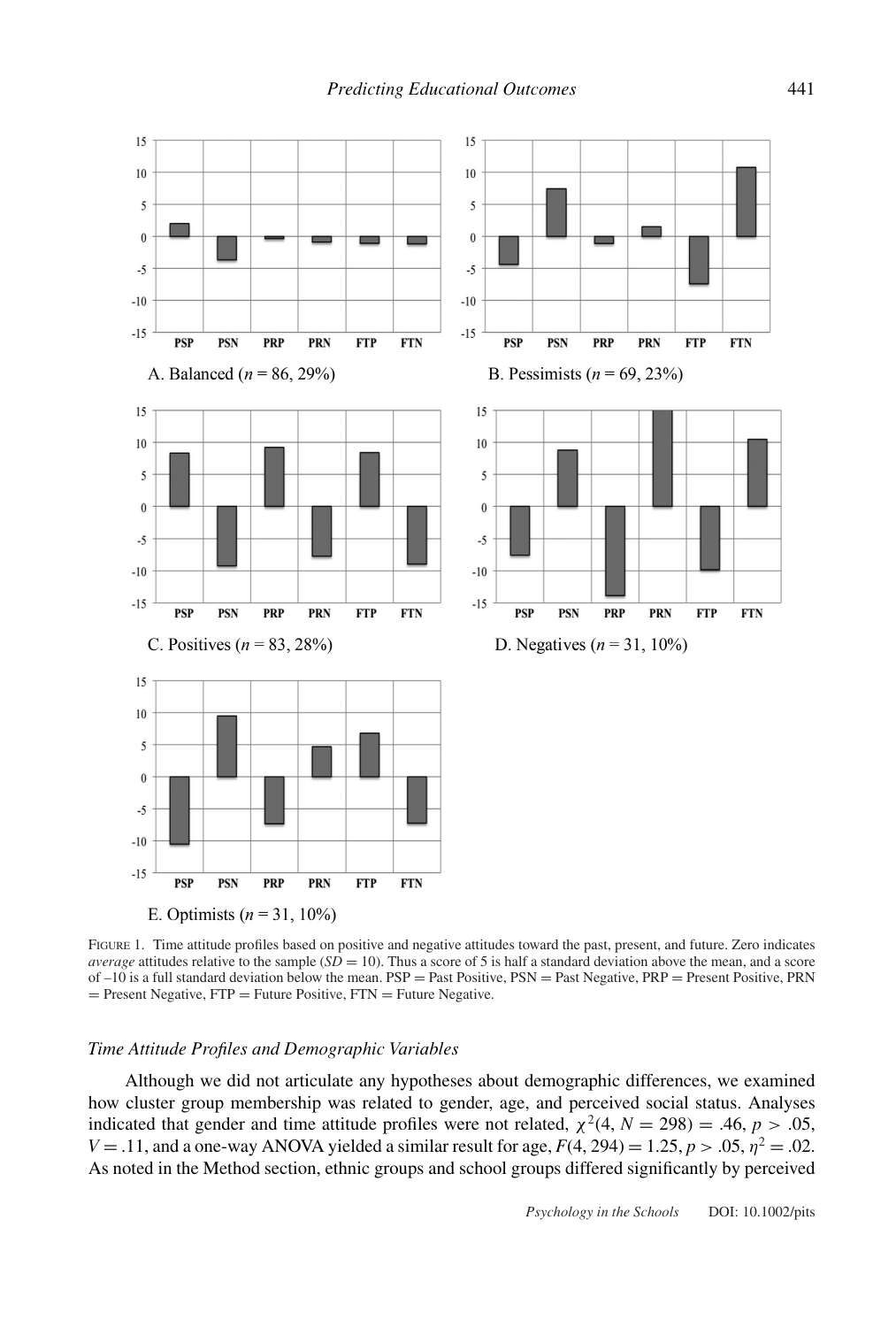|            | Past Positive<br>M(SD) | Past Negative<br>M(SD) | <b>Present Positive</b><br>M(SD) | <b>Present Negative</b><br>M(SD) | <b>Future Positive</b><br>M(SD) | <b>Future Negative</b><br>M(SD) |  |  |
|------------|------------------------|------------------------|----------------------------------|----------------------------------|---------------------------------|---------------------------------|--|--|
| Balanced   | 3.55(0.55)             | 2.19(0.45)             | 3.40(0.46)                       | 2.65(0.63)                       | 3.73(0.56)                      | 1.97(0.35)                      |  |  |
| Pessimists | 3.07(0.57)             | 3.11(0.42)             | 3.35(0.53)                       | 2.83(0.55)                       | 3.24(0.54)                      | 2.93(0.62)                      |  |  |
| Positives  | 4.03(0.55)             | 1.73(0.55)             | 4.05(0.42)                       | 2.12(0.52)                       | 4.47(0.49)                      | 1.35(0.32)                      |  |  |
| Negatives  | 2.83(0.68)             | 3.22(0.73)             | 2.48(0.50)                       | 3.88(0.49)                       | 3.06(0.81)                      | 2.90(0.69)                      |  |  |
| Optimists  | 2.61(0.63)             | 3.28(0.74)             | 2.92(0.61)                       | 3.08(0.76)                       | 4.34(0.50)                      | 1.49(0.36)                      |  |  |
| F(4, 299)  | 53.73*                 | $100.20*$              | 72.29*                           | 56.14*                           | $66.75*$                        | 145.58*                         |  |  |
| $\eta^2$   | 0.42                   | 0.58                   | 0.50                             | 0.43                             | 0.48                            | 0.66                            |  |  |

Table 2 *Means of Adolescent Time Attitude Scale Scores by Cluster*

 $Note. N = 295.$ 

 $*_{p}$  < .001.

social status. Although cell sizes were too small to examine time attitude profiles by ethnicity and school, we felt that it was important to examine the direct correlation between perceived social status and time attitudes. Perceived social status had very low correlations with the six time attitude scores, ranging from –.10 with Past Negative attitudes to .16 with Past Positive attitudes, and a one-way ANOVA of perceived social status with time attitude profile as the independent variable was not significant,  $F(4, 296) = .37, p > .05, \eta^2 = .01$ .

# *Differences in Educational Outcomes and Psychological Well-Being by Profile*

We hypothesized that adolescents with positive-oriented profiles would report more favorable scores for psychological well-being and educational outcomes than adolescents with negativeoriented profiles (Buhl & Lindner, 2009; Zimbardo & Boyd, 1999). More specific hypotheses were generated after time attitude profiles were identified. We hypothesized that adolescents with Positive, Balanced, and Optimistic profiles would report substantially higher levels of educational expectations than Negatives and Pessimists, given Worrell and Hale's (2001) research showing that at-risk graduates have greater hope in the future than do at-risk dropouts. We also hypothesized that Positive, Balanced, and Optimistic adolescents would report both significantly higher scores for self-esteem and lower scores for perceived stress than would adolescents with Negative and Pessimistic profiles (Wyman et al., 1992).

*Educational Outcomes.* A one-way ANOVA indicated a significant difference for GPA across clusters,  $F(4, 270) = 2.46$ ,  $p < .01$ , although the result was not practically significant,  $\eta^2 =$ .04. Although post-hoc analyses indicated that Positives had substantially higher GPAs than did Pessimists,  $d = 0.56$ , no other profile differences in GPA were statistically significant or meaningful.

Cross-tabulations indicated a weak association between time attitude profiles and educational expectations,  $\chi^2(20, N = 292) = 34.23, p < .03, V = .17$ , and the relationship between cluster membership and expected attainment was not significant,  $\chi^2(8, N = 288) = 12.91, p < .12, V =$ .15, although the effect size was similar. We suspect that these relationships were attenuated in part by very small numbers in several cells, as visual inspection of the graphs indicated a clear pattern of differences among the profiles (see Figure 2). With regard to educational expectations, greater percentages of the Positives (82%) and Optimists (81%) expected to attend a 4-year college than did Pessimists (64%), with the Balanced (72%) and Negatives (73%) falling in the middle. The pattern was similar for expected educational attainment by age 30. A larger number of Positives expected to have at least a 4-year or graduate degree (89%) than did other groups, with almost a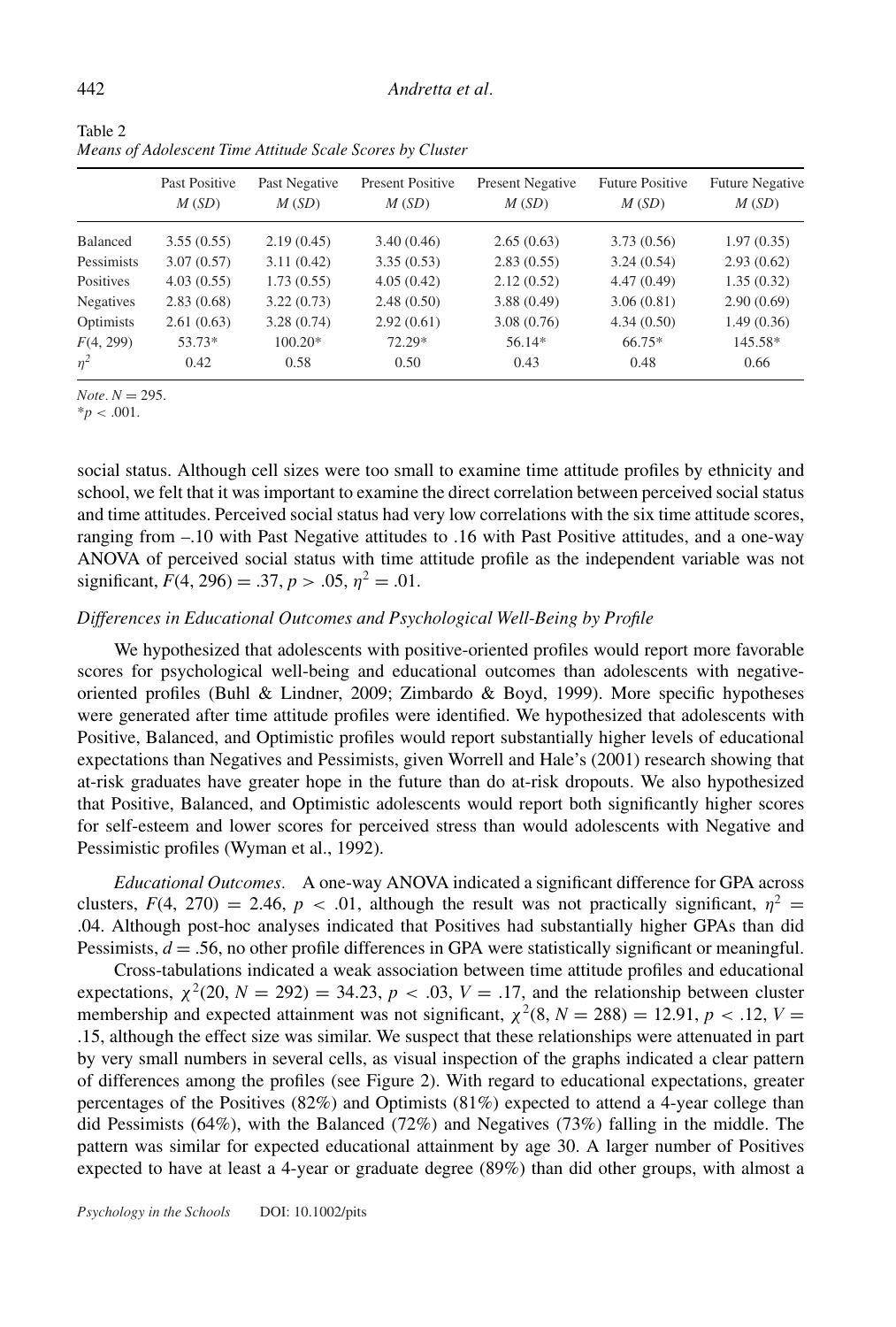

FIGURE 2. Percentages of adolescents reporting educational expectations (top) and expected educational attainment at age 30 (bottom) by cluster membership.

third expecting to complete a doctoral degree. Pessimists (57%) were at the bottom with regard to expected educational attainment, and the other three groups fell between these two extremes.

*Psychological Well-Being.* A one-way ANOVA revealed statistically and practically significant differences in perceived stress across time attitude profiles,  $F(4, 293) = 19.01$ ,  $p < .001$ ,  $\eta^2 =$ .21 (see Figure 3). As hypothesized, adolescents with positive time attitude profiles (i.e., Positives  $[M = 2.81, SD = .45]$ , Balanced  $[M = 3.01, SD = .44]$ , and Optimists  $[M = 3.23, SD = .46]$ reported lower levels of perceived stress than did adolescents with negative time attitude profiles (i.e., Negatives  $[M = 3.56, SD = .49]$  and Pessimists  $[M = 3.10, SD = .36]$ ). Post-hoc analyses (critical alpha = .008) indicated that Positives reported significantly and substantially lower levels of perceived stress than did Negatives (*d* = 1.64) and Pessimists (*d* = .71). Balanced and Optimistic adolescents also reported lower levels of perceived stress than did Negatives ( $d = 1.22$  and  $d = .71$ ,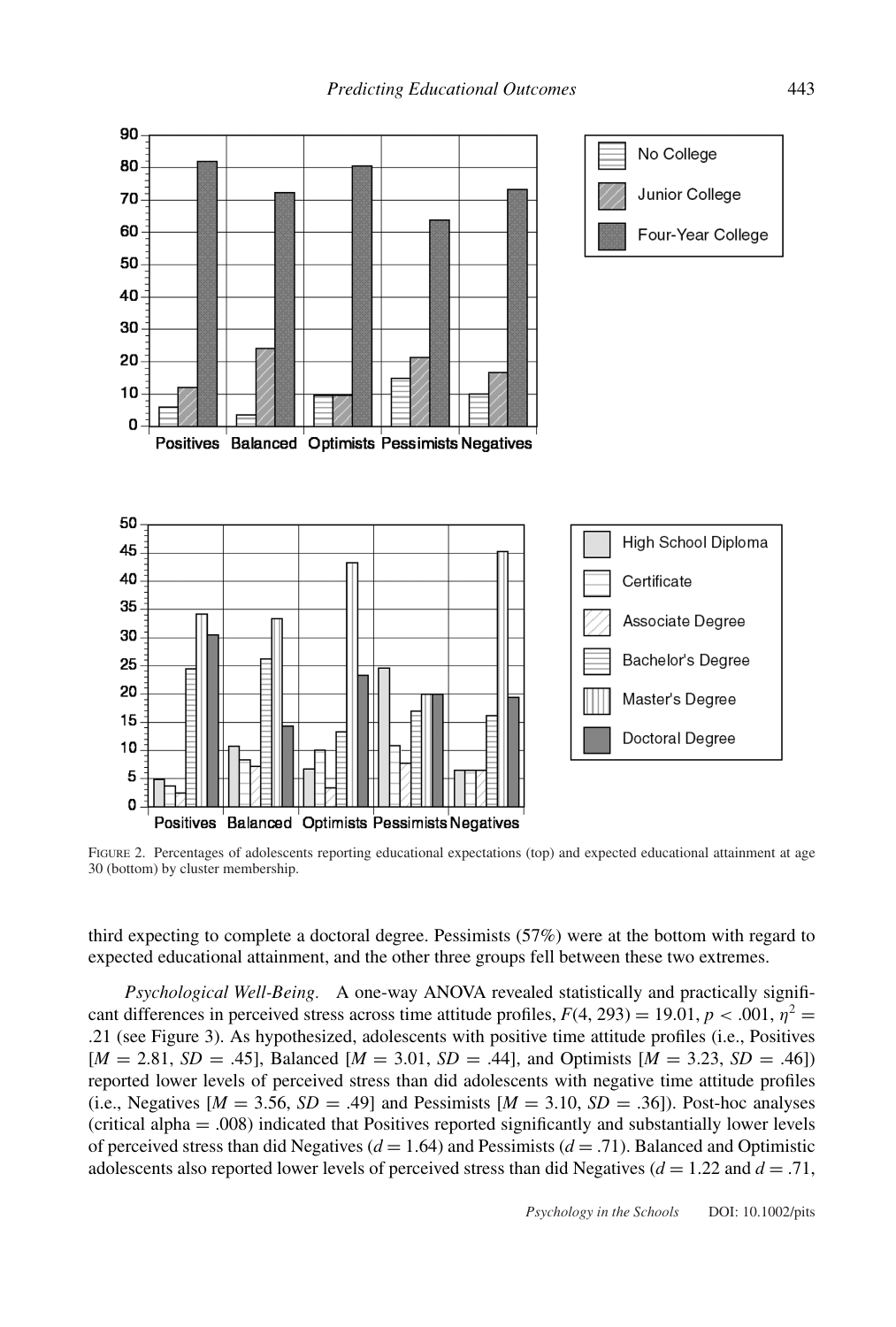

FIGURE 3. Means for perceived stress and self-esteem by cluster membership.

respectively). However, Optimists and Balanced adolescents' scores did not differ significantly  $(p > .05)$  from those reported by Pessimists ( $d = .32$  and  $d = .23$ , respectively).

An ANOVA also indicated significant and meaningful differences in self-esteem among time attitude profiles,  $F(4, 295) = 33.81$ ,  $p < .001$ ,  $n^2 = .31$ . In line with our hypothesis (see Figure 3), adolescents with positive time attitude profiles (i.e., Positives  $[M = 3.46, SD = .45]$ , Balanced  $[M = 3.11, SD = .45]$ , and Optimists  $[M = 3.09, SD = .40]$  reported substantially higher levels of self-esteem than did adolescents with negative time attitude profiles (i.e., Negatives  $[M = 2.54]$ ,  $SD = .42$ ] and Pessimists  $[M = 2.79, SD = .46]$ ). Positives reported higher self-esteem scores than both Negatives  $(d = 2.10)$  and Pessimists  $(d = 1.48)$ . Balanced adolescents also reported substantially higher self-esteem scores than Negatives ( $d = 1.29$ ) and Pessimists ( $d = .70$ ). Finally, Optimists reported higher self-esteem scores than both Negatives  $(d = 1.35)$  and Pessimists  $(d = .68)$ .

### **DISCUSSION**

Attitudes toward time have generated a substantial research base in adolescent and adult populations (see Zimbardo & Boyd, 2008, for a comprehensive review), with much of this research focused on attitudes toward the future (e.g., Nurmi, 1991; Seginer, 2008). In 1999, introducing the ZTPI, Zimbardo and Boyd made several claims that are particularly relevant to this study. These researchers criticized other instruments in the extant literature as literally one-dimensional and pointed out that none accounted for attitudes toward the past. Zimbardo and Boyd (1999) proposed that instruments should account for the multidimensional nature of time by incorporating the past, present, and future. They also criticized the assumption that high scores on a scale assessing future attitudes are equivalent to or imply low scores on present attitudes or vice versa. These sentiments provide both a cogent summary of the rationale for this study, and our findings support Zimbardo and Boyd's (1999, 2008) contention that temporal profiles exist.

Since the publication of the ZTPI (Zimbardo & Boyd, 1999), there has been a growing interest in attitudes toward the past and present, in addition to attitudes toward the future. However, much of the extant research has used bivariate correlations to establish the relationship of time attitudes to other constructs. In this study, we replicated Buhl and Lindner's (2009) study with German adolescents and developed multivariate profiles of time attitudes based on positive and negative attitudes toward all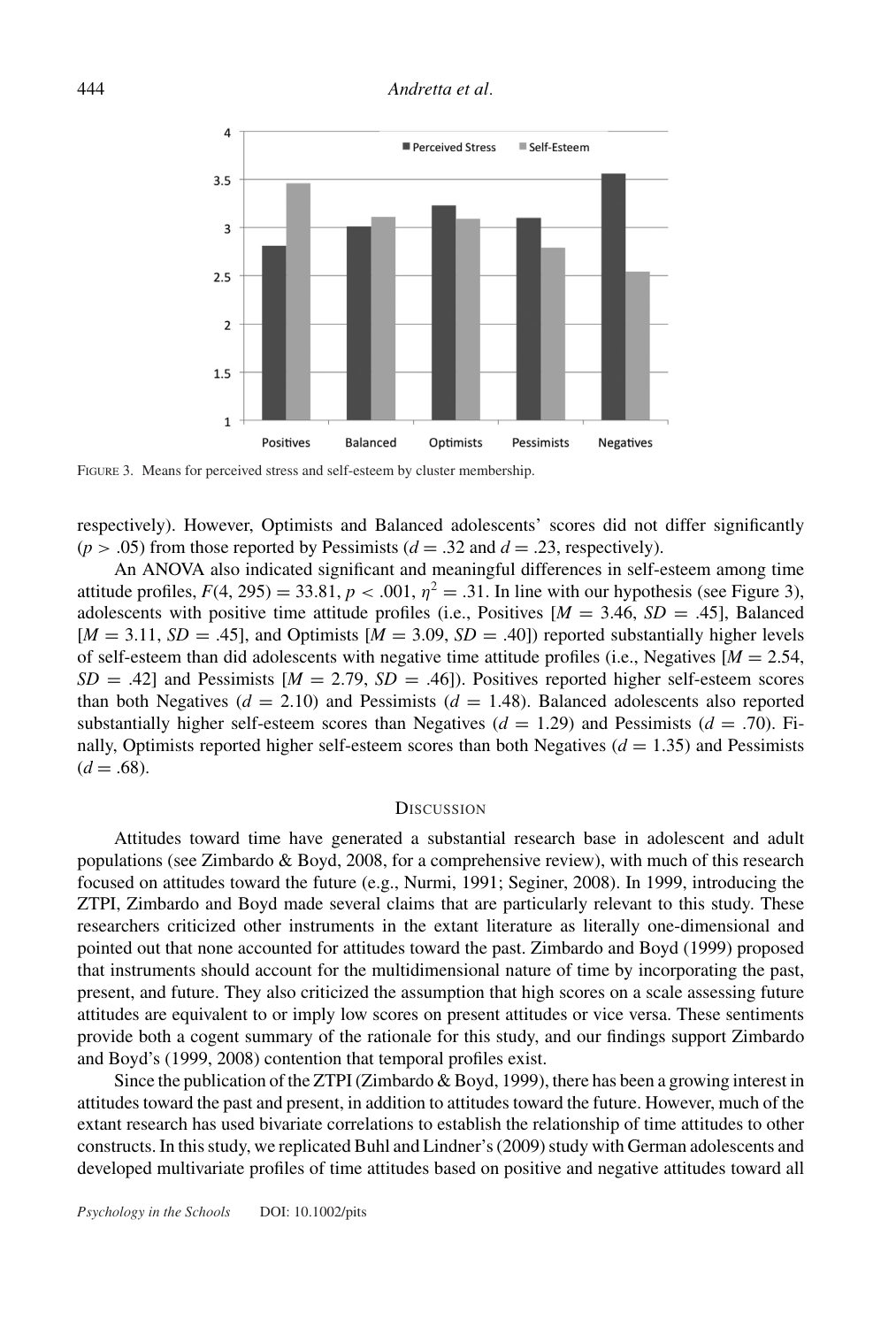three time periods. Our results indicate that American adolescents can be grouped into interpretable time attitude profiles and that adolescents with different profiles report significant and meaningful differences in educational and psychological outcomes. In the following sections, we discuss the relationship of time attitudes to other constructs, the importance of using profiles in the study of time attitudes, the predictive validity of time attitude profiles, and the implications of this study for future research in this area.

### *Time Attitudes in Relation to Other Constructs*

We concur with Zimbardo and Boyd (1999, 2008) that a comprehensive study of attitudes toward time should include the past, present, and future. However, the ZTPI (Zimbardo & Boyd, 1999) assesses *positive* and *negative* attitudes toward the past, *fatalistic* and *hedonistic* attitudes toward the present, and *planful, goal-oriented* attitudes toward the future. As the items and titles of these scales indicate, the present and future subscales on the ZTPI consist of multiple constructs (Worrell et al., 2013). Thus, it is difficult to know if the risky behaviors associated with Present Hedonistic attitudes are related to a *present* orientation or a *hedonistic* mindset (Keough et al., 1999; Zimbardo et al., 1997). Similarly, are anxiety, depression, and suicidal ideation related to attitudes toward the present or to fatalism, and is conscientiousness related to attitudes toward the future or to the goal-orientation items on the ZTPI's Future subscale (Laghi et al., 2009; Zimbardo & Boyd, 1999)? Indeed, in some studies, the Present Hedonistic subscale has split into Present and Hedonistic factors (Crockett, Weinman, Hankins, & Marteau, 2009) and the Future subscale has split into Future and Planning factors (e.g., Crockett et al., 2009; Worrell & Mello, 2007).

To avoid these construct concerns, the scale used in this study—the ATAS (Mello & Worrell, 2010)—assesses positive and negative attitudes toward the past, present, and future without additional constructs, such as hedonism, fatalism, or goal orientation. Nonetheless, the relationships between ATAS subscale scores and GPA are similar to those reported in other studies of time attitudes, including ones using the ZTPI (Adelabu, 2008; Snyder et al., 2002; Worrell & Mello, 2007), and are equally modest. Relationships with self-esteem and perceived stress are more robust and in keeping with theoretical predictions. Moreover, all six ATAS subscales had meaningful relationships with self-esteem ( $|.36|$  to  $|.46|$ ), in contrast with the ZTPI, in which only the Past Negative subscale is related to self-esteem  $(r = -.48; Zimbardo & Boyd, 1999)$ . Finally, time attitudes had no relationship to perceived social status in this sample, a finding that should be examined in future studies with other measures of socioeconomic status (SES) and samples that have larger numbers of individuals from the lower and upper levels of SES.

#### *Time Attitude Profiles*

*Profiles Defined by Multiple Rather than Single Attitudes.* The time attitude profiles represent one of the most intriguing contributions of this study. Although Zimbardo and Boyd (1999) suggested that individuals have different time attitude profiles, they classified individuals as having a particular time profile on the basis of responses above the 95<sup>th</sup> percentile on a *single* ZTPI subscale score. Zimbardo and Boyd (1999, p. 1999) identified five time profiles corresponding to the five *individual* ZTPI subscales, although they acknowledged "some participants were also relatively high on some of the other four factors (but less than 95%)." Thus, Buhl and Lindner's (2009) results are the first time attitude profiles that are actually based on past and present attitudes toward all three time periods, and the current study is the second such piece in adolescents.

The current results correspond in several ways to those reported by Buhl and Lindner (2009). Three of the five profiles found in this study (Positives, Optimists, Negatives) were very similar to profiles found by Buhl and Lindner, and one was somewhat similar (Balanced), providing a robust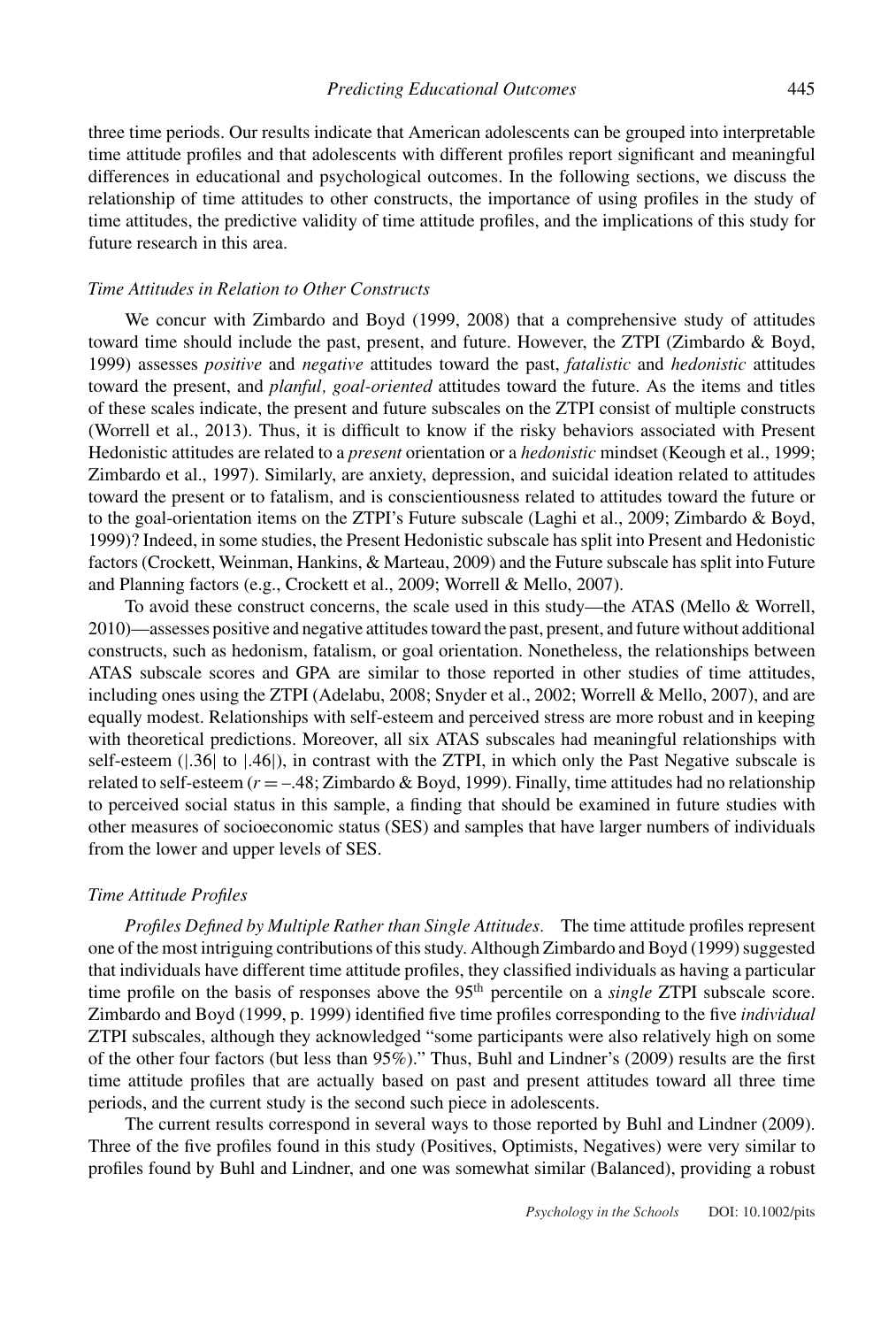### 446 *Andretta et al.*

replication of the earlier study, especially given the substantially smaller sample in the current study. Moreover, each of the profiles represents too substantial a proportion of the sample (10% to 29%) to be dismissed. Although we identified only two negatively oriented profiles, they made up a larger proportion of the current sample (33%) than did the three negative groups in the Buhl and Lindner study (23.7%). Of course, the question about whether a greater percentage of American adolescents have negative time attitude profiles than do German adolescents will need further investigation in samples that are more representative of the respective countries.

*Labeling the Profiles.* We deliberated about the choice of names for some time before deciding to change some of the labels used by Buhl and Lindner (2009). The names of the German and American profiles are as follows, with the American name first and the German name in italics: Positives – *Optimistic*, Balanced – *Balanced*, Optimists – *Past Pessimist/Future Optimist*, and Negatives – *Pessimists*. There is no German equivalent for the profile that we labeled Pessimists, and there are no American equivalents for the German *Ambivalent* and *Tendentially Pessimistic* profiles. The starting place for our discussion was the contention that both optimism and pessimism are forward-looking constructs; the former carries an expectation of hope and positive outcomes and the latter carries an expectation of the worst outcomes.

Thus, we decided to label the profile with high positive attitudes and low negative attitudes toward all three time periods *Positives* rather than Optimists and to use the *Optimist* label for the profile with high negative attitudes and low positive attitudes toward the past, alongside high positive attitudes and low negative attitudes toward the future. Similarly, we labeled the profile defined by high negative attitudes and low positive attitudes toward all three time periods *Negatives* and assigned the *Pessimists* label to the profile with average positive and negative attitudes to the present and high negative and low positive attitudes toward the future. The *Balanced* profile had generally average attitudes—none more than .4 SDs different from the mean—and positive attitudes were higher than negative attitudes, especially with regard to past attitudes, which were almost .4 SDs different. Buhl and Lindner (2009) gave the same name to a similar profile, although in their case, the differences between positive and negative attitudes was similar to the difference found in the past attitudes in the present study.

## *Time Attitude Profiles and Outcomes*

The differences among profiles on educational and psychological outcomes are also of tremendous interest. In Figures 2 and 3, we ordered the profiles—Positives, Balanced, Optimists, Pessimists, and Negatives—based both on our interpretation of the profiles and on the current literature. Positives and Negatives were chosen as the first and fifth profiles, respectively, because they clearly represent the positive and negative poles of time attitude profiles. The Balanced profile was placed second, as Zimbardo and Boyd (1999) hypothesized that this time profile is ideal. Optimists, with negative views of the past and present, but positive views of the future, were placed third, and Pessimists, who had average time attitudes in the present but negative views of the past, were placed fourth. We now discuss how these groups differed on a variety of outcomes.

*Educational Outcomes.* Previous research has indicated that attitudes toward specific time periods were not predictive of GPA, and this finding was replicated in this study. Thus, the finding that Positives and Pessimists differed on GPA with a moderate effect size was unexpected and certainly warrants additional research. The finding suggests that clusters of time attitudes may be predictive of academic achievement for some adolescents, even if individual subscales are not, highlighting the utility of a person-centered as opposed to a variable-centered approach.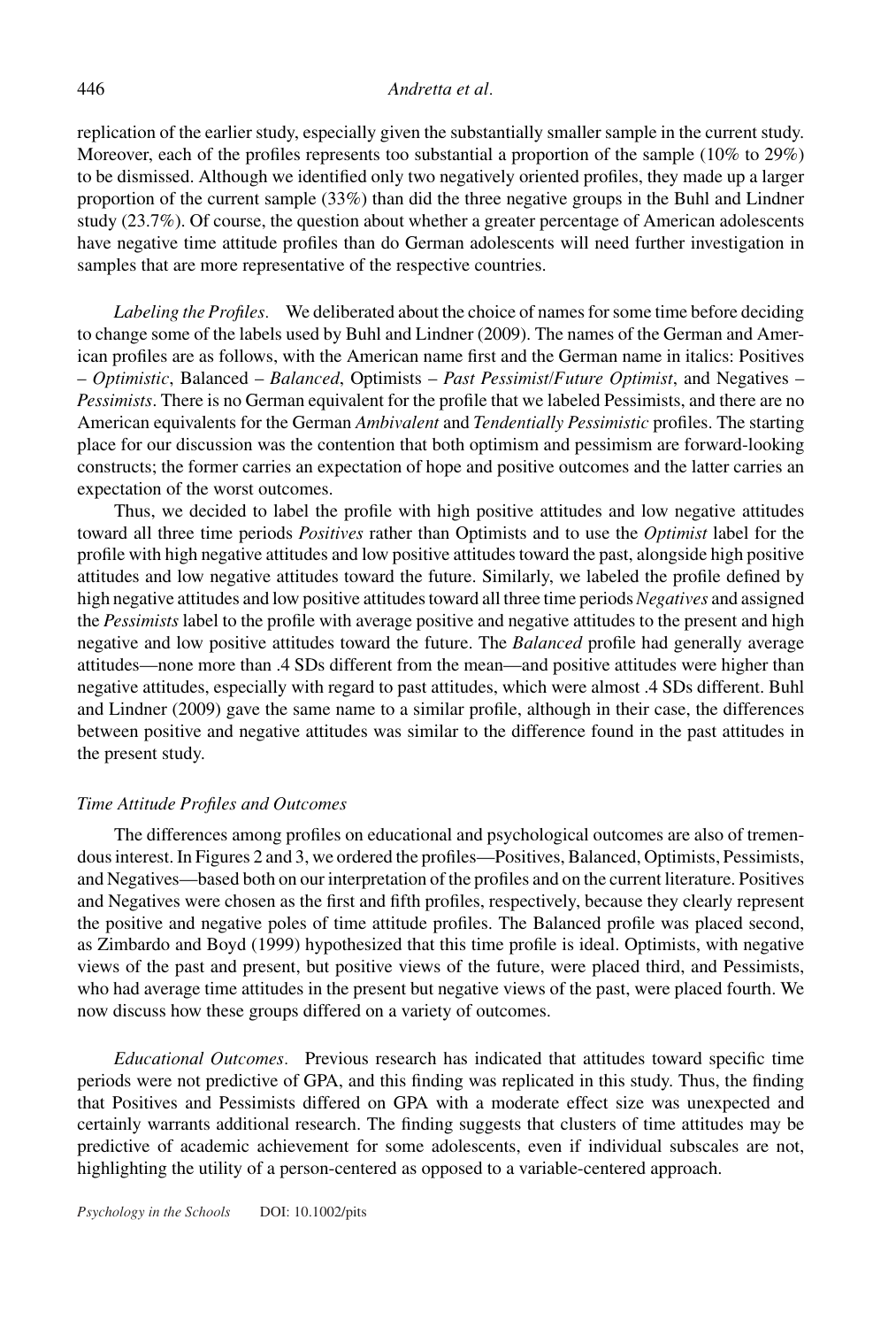Previous research has indicated that dropouts report less hope in the future than do graduates (Worrell & Hale, 2001), and Worrell et al. (1999) found that students who were not at-risk and resilient at-risk students reported higher perceived life chances than non-resilient at-risk students did. These findings suggest that time attitude profiles may be related to positive expectations for the future in education and other domains. Although statistical analyses did not indicate that time profiles have a strong association with educational expectations and expected educational attainment, visual inspection did suggest that adolescents with different time profiles had meaningful differences on these variables.

As shown in Figure 2, Pessimists reported lower expectations than did all the other groups. Looking at educational expectations specifically (Figure 2, top), there seem to be three clear groupings. Group 1 consists of Positives and Optimists, 80% of whom expect to attend a 4-year college, and Group 2 consists of the Balanced and Negatives, 70% of whom expect to attend a 4-year college. The Pessimists make up Group 3, with less than 50% expecting to attend a 4-year college. The pattern is equally clear for expected educational attainment by age 30 (Figure 2, bottom). Although more Optimists and Negatives report expecting to earn a master's degree than do Positives, more Positives report expecting to earn a PhD than do the other five groups. Moreover, if the bachelor's, master's, and doctoral degrees are combined, a similar pattern emerges, with Positives (89%) as the highest tier, Negatives (80%), Optimists (79%), and Balanced (73%) adolescents in the middle, and Pessimists (57%) at the bottom.

Buhl and Lindner (2009) reported that more Optimists (i.e., our Positives; 62%) and Balanced (55%) had expectations of attending college than did the other groups, with their Ambivalent (31%) group having the lowest expectations. The other three groups, Tendentially Pessimistic (40%) and Pessimistic (our Negatives; 42%), and Past Pessimistic/Future Optimistic (46%), fell in the middle. The lower percentages in the German data may reflect actual differences between the United States and Germany in college attendance. In both studies, however, Positives emerge as the highest group on all educational outcomes.

*Psychological Outcomes.* Time attitude profile differences in psychological outcomes were also intriguing, especially in view of the differences found in educational outcomes. Whereas Positives had the best adjustment outcomes on these variables, paralleling the findings with educational outcomes, Negatives rather than Pessimists had the worst adjustment outcomes on both self-esteem and perceived stress, perhaps because Pessimists have poor expectations of the future, whereas Negatives have more global negative expectations encompassing the past, present, and future. It can also be argued that perceived stress and self-esteem are both *present*-focused variables. Indeed, although Positive, Balanced, and Optimistic adolescents reported lower levels of stress than did Negative adolescents, only Positive adolescents reported stress levels lower than Pessimists; Optimistic and Balanced adolescents had perceived stress levels similar to Pessimists.

The findings were similar for self-esteem—the three positive groups all reported substantially higher self-esteem than did the two negative groups—with Positives reporting the highest selfesteem and Negatives the lowest. Buhl and Lindner's (2009) findings are similar: their Optimists (our Positives) and Pessimists (our Negatives) also reported the highest and lowest scores, respectively, on some psychological variables, including life satisfaction and self-efficacy. The results of these two studies suggest that time attitude profiles may have differential relationships to educational and psychological outcomes, with Pessimists having the lowest educational expectations (a future-oriented variable) and Negatives having poorer psychological functioning (a present-oriented variable). These findings also suggest that the Balanced profile may not be the profile with the most optimal outcomes as theorized (Zimbardo & Boyd, 1999, 2008) and reported in studies using the ZTPI (e.g., Boniwell et al., 2010; Qin et al., 2012). Unfortunately, one cannot obtain Positive and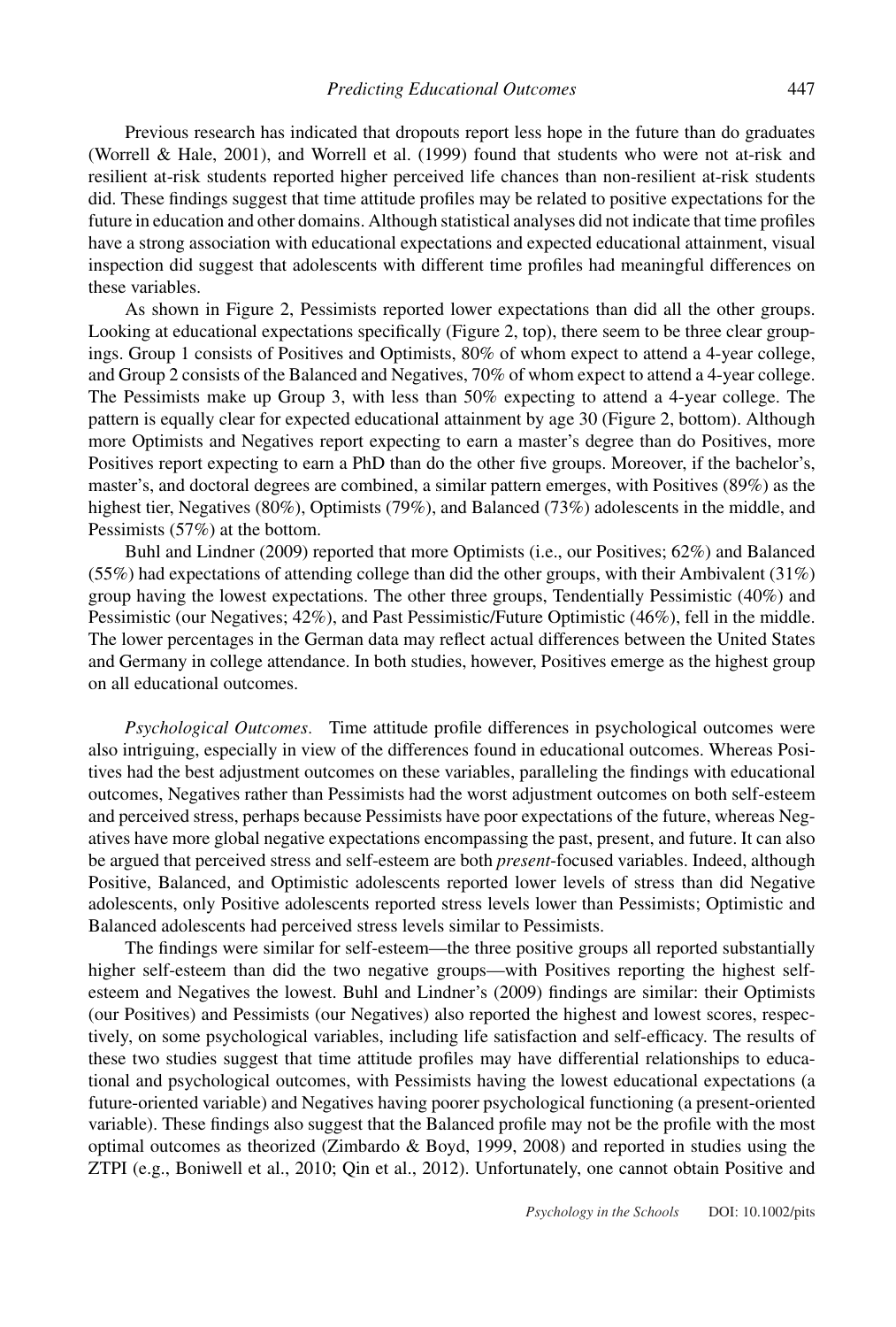Negative profiles with the ZTPI, as it does not measure positive and negative attitudes toward all three time periods.

### *Broader Implications of the Study*

The current study has several broader implications. First, the results suggest that our understanding of the relationship between time attitudes and other constructs based on bivariate correlations with single time periods may be incomplete or misleading. Second, if supported, these findings have implications for educational interventions. Oyserman, Terry, and Bybee (2002) conducted a study in which researchers encouraged urban African American middle school students to develop positive thoughts and attitudes toward the future. Over the course of one school year, adolescents in the intervention group manifested an increase in school engagement and a decrease in problematic behavior. This study's findings suggest that positive time attitude profiles may be particularly important for educational outcomes. Potentially, time attitude profiles can be used to identify students who may benefit from an intervention of this type, although the present study's findings also suggest that interventions including a focus on attitudes toward the past and the present may also be fruitful, especially for psychological outcomes, as Positives had better outcomes than did Optimists. However, these ideas are speculative and need to be addressed directly in future research.

Third, Hall (1904) referred to adolescence as the developmental period marked by *storm and stress*. Results of both the Buhl and Lindner (2009) study and the present study contribute to the substantial body of evidence countering the claim that adolescence is a universal period of distress (Larson & Ham, 1999). On the contrary, 67% of the adolescents in this sample and 76% in the Buhl and Lindner sample had positive time attitude profiles that were associated with favorable states of psychological well-being. Finally, these data suggest that gender, age, and perceived social status are not related to time attitude profiles, findings supported in part by Buhl and Lindner, with regard to age and gender, and by Wyman et al. (1992) with regard to poverty.

### *Limitations and Future Research*

Nonetheless, this study had several limitations. First, the sample size was relatively small, which may have limited the number of clusters that emerged. Second, a majority of the sample was European American, which prevented separate examinations of time attitude profiles by racial/ethnic group. However, given the social context of the United States, it is probable that racial/ethnic groups differ on their attitudes toward time, and this hypothesis should be examined in future studies. Third, the perceived social status and educational outcome variables were self-reported, and it will be important for future research to replicate these findings using both self-report data and data from other sources, such as teachers and achievement data from school records. Fourth, the perceived social status and educational expectation variables used in the present study included options that might not be well known or understood in middle-schoolers (e.g., upper middle class, associate's degree). It will also be important to examine whether the differences in educational expectations by time attitudes are attenuated or enhanced after controlling for SES and using more robust measures of expectations and SES. All of these concerns have implications for the generalizability and interpretation of the findings and highlight the need for further research with larger samples using both the ATAS and time attitude clusters.

Because all the data in the present study were self-reported, some might argue that common method variance (CMV) confounded the analyses. Said another way, it is possible that variance in measured variables are explained by mono-informant bias and not the constructs the authors intended to assess. Although some authors have argued that CMV is a relatively common source of measurement error (e.g., Podsakoff, MacKenzie, Lee, & Podsakoff, 2003), other researchers have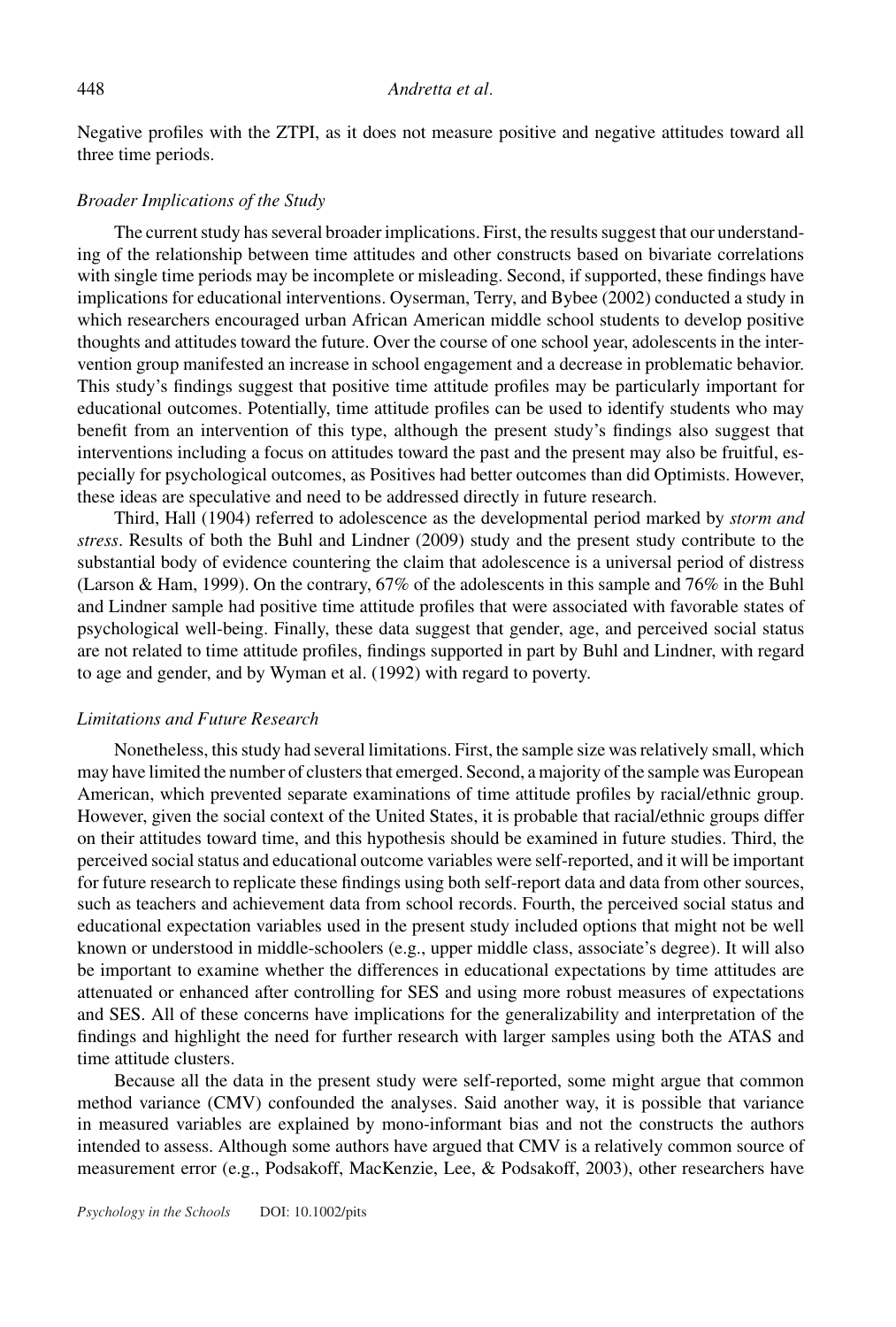contended that CMV has been over stated in the literature (e.g., Spector, 2006). In fact, Spector (2006) went as far as to report that CMV had reached levels of "methodological urban legend" and provided ample data to support the theory that CMV, including mono-informant bias, does not categorically confound analyses (p. 222). In regard to the present study, large correlations between theoretically similar variables (e.g., positive and negative attitudes toward the past) and small correlations between theoretically unrelated variables (e.g., age and time attitude) suggest that CMV did not confound results, but the impact of CMV should be ascertained in future studies.

In addition to addressing the limitations mentioned, there are several potential avenues for future research. Because a substantial amount of the research on time attitudes uses the ZTPI, one important place to start is to include both the ZTPI and the ATAS in the same study and examine the relationships among the subscales and with other constructs, such as risky behavior, psychological well-being, and educational outcomes, as well as the predictive utility of the profiles that can be obtained with both measures. Such a study would allow us to determine, for example, whether risky behavior and psychopathology are related to a present orientation or to hedonism and fatalism. Other unknowns include the temporal stability of time attitude profiles, the relationship of adolescents' time attitude profiles to the profiles of their parents, and the degree to which the profiles are related to psychological and educational risk. Finally, it will be important to examine the relationship of time attitude profiles to temperament. As Wyman et al. (1992) showed, positive attitudes toward the future are part of the psychological make-up of resilient children exposed to major life stresses. It will be important to ascertain via longitudinal studies whether these positive attitudes are related to temperament or to other protective factors in a child's environment.

# **CONCLUSION**

In this study, we examined positive and negative attitudes toward the past, present, and future in a sample of adolescents. Five profiles were identified in the present study, four of which were conceptually similar to profiles that emerged in Buhl and Lindner's (2009) study with German adolescents. These findings provide support for the generalizability of time attitude profiles in adolescents and the patterns of relationships between ATAS profiles and the educational and psychological variables examined in this study. Time attitude profiles characterized by high positive time attitudes and low negative time attitudes are associated with the most favorable educational and psychological outcomes. In contrast, time attitude profiles characterized by the inverse pattern are associated with less favorable outcomes. Both of these findings are important and provide a window into an additional psychological construct—that is, time attitude profiles—that affects adolescent functioning, one that could be potentially useful as a universal screener if the findings of the current study are replicated widely. At the very least, these results suggest that this area of research will benefit from further study.

#### **REFERENCES**

- Adelabu, D. H. (2007). Time perspective and school membership as correlates to academic achievement among African American adolescents. Adolescence, 42, 525 – 538.
- Adelabu, D. H. (2008). Future time perspective, hope, and ethnic identity among African American adolescents. Urban Education, 43, 347 – 360.
- Bergman, L. R., Magnusson, D., & El-Khouri, B. M. (2003). Studying individual development in an interindividual context: A person-oriented approach. Mahwah, NJ: Lawrence Erlbaum Associates.
- Boniwell I., Osin E., Linley P. A., & Ivanchenko, G. V. (2010). A question of balance: Time perspective and well-being in British and Russian samples. The Journal of Positive Psychology, 5, 24 – 40.

Buhl, M., & Lindner, D. (2009). Time perspectives in adolescence: Measurement, profiles, and links with personality characteristics and scholastic experience. Diskurs Kindheits- und Jungendforschung, 2, 197 – 216.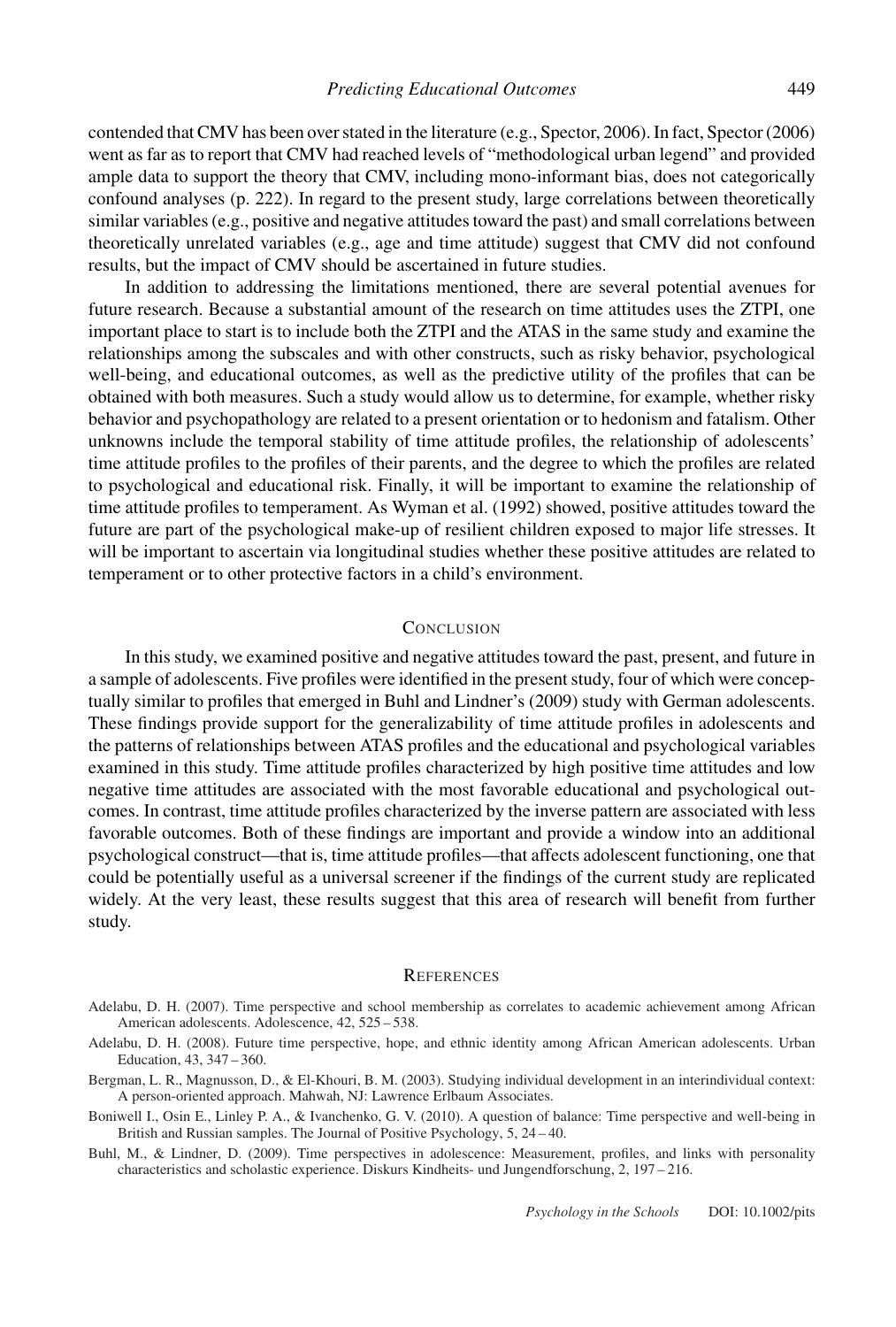- Campbell, A., Converse, P. E., & Rodgers, W. L. (1976). The quality of American life: Perceptions, evaluations, and satisfactions. New York, NY: Russell Sage.
- Cartwright, M., Wardle, J., Steggles, N., Simon, A. E., Croker, H., & Jarvis, M. J. (2003). Stress and dietary practices in adolescents. Health Psychology, 22, 362 – 369.
- Clatworthy, J., Buick, D., Hankins, M., Weinman, J., & Horne, R. (2005). The use and reporting of cluster analysis in health psychology: A review. British Journal of Health Psychology, 10, 329 – 358.
- Cohen, S., & Hoberman, H. (1983). Positive events and social supports as buffers of life change stress. Journal of Applied Psychology, 13, 99 – 125.
- Cohen, S., Kamarck, T., & Mermelstein, R. (1983). A global measure of perceived stress. Journal of Health and Social Behavior, 24, 386 – 396.
- Crockett, L. J., Schulenberg, J. E., & Petersen, A. C. (1987). Congruence between objective and self-report data in a sample of young adolescents. Journal of Adolescent Research, 2, 383 – 392.
- Crockett, R. A., Weinman, J., Hankins, M., & Marteau, T. (2009). Time orientation and health-related behavior: Measurement in general population samples. Psychology and Health, 24, 333 – 350.
- Drake, L., Duncan, E., Sutherland, F., Abernethy, C., & Henry, C. (2008). Time perspective and correlates of wellbeing. Time and Society,  $17, 47 - 61$ .
- Frank, L. K. (1939). Time perspectives. Journal of Social Philosophy, 4, 293 312.
- Hall, G. S. (1904). Adolescence: Its psychology and its relation to physiology, anthropology, sociology, sex, crime, religion, and education (Vol. 1 & 2). Englewood Cliffs, NJ: Prentice-Hall.
- IBM Corporation. (2012). IBM SPSS Statistics for Windows, Version 21.0. Armonk, NY: Author.
- Keough, K. A., Zimbardo, P. G., & Boyd, J. N. (1999). Who's smoking, drinking, and using drugs? Time perspective as a predictor of substance use. Basic and Applied Psychology, 21, 149 – 164.
- Laghi, F., Baiocco, R., D'Alessio M. D., & Gurrieri, G. (2009). Suicidal ideation and time perspective in high school students. European Psychiatry, 24, 41 – 46.
- Larson, R., & Ham, M. (1993). Stress and "storm and stress" in early adolescence: The relationship of negative events with dysphoric affect. Developmental Psychology, 29, 130 – 140.
- Lewin, K. (1942). Time perspective and morale. In G. Watson (Ed.), Civilian morale (pp. 48 70). Oxford, UK: Houghton Mifflin.
- Lewinsohn, P. M., & Talkington, J. (1979). Studies on the measurement of unpleasant events and relations with depression. Applied Psychological Measurement, 3, 83 – 101.
- Mello, Z. R. (2008). Gender variation in developmental trajectories of educational and occupational expectations and attainment from adolescence to adulthood. Developmental Psychology, 44, 1069 – 1080.
- Mello, Z. R., Bhadare, D. K., Fearn, E. J., Galaviz, M., Hartmann, E. S., & Worrell, F. C. (2008). The window, the river, and the novel: Examining adolescents' conceptualizations of the past, the present, and the future. Adolescence, 44, 539 – 556.
- Mello, Z. R., & Worrell, F. C. (2006). The relationship of time perspective to age, gender, and academic achievement among academically talented adolescents. Journal for the Education of the Gifted, 29, 271 – 289.
- Mello, Z. R., & Worrell, F. C. (2010). The Adolescent Time Inventory-English. Berkeley, CA: Author. Retrieved from www.uccs.edu/∼faculty/zmello/ATI/ATIforweb.pdf
- Mello, Z. R., Worrell, F. C, & Andretta, J. R. (2009). Variation in how frequently adolescents think about the past, the present, and the future in relation to academic achievement. Diskurs Kindheits- und Jungendforschung, 2, 173 – 183.
- Mello, Z. R., Worrell, F. C., & Buhl, M. (2008). The Adolescent Time Inventory German. German Institute for International Educational Research, University of Frankfurt/Main, and the University of California, Berkeley. Retrieved from http://www.uccs.edu/zmello/ati.html
- Nes, L. S., Evans, D. R., & Segerstrom, S. C. (2009). Optimism and college retention: Mediation by motivation, performance, and adjustment. Journal of Applied Social Psychology, 39, 1887 – 1912.
- Nurmi, J. E. (1991). How do adolescents see their future? A review of the development of future orientation and planning. Developmental Review, 11, 1 – 59.
- Oyserman, D., Terry, K., & Bybee, D. (2002). A possible selves intervention to enhance school involvement. Journal of Adolescence, 25, 313 – 326.
- Podsakoff, P. M., MacKenzie, S. B., Lee, J. Y., & Podsakoff, N. P. (2003). Common method biases in behavioral research: A critical review of the literature and recommended remedies. Journal of Applied Psychology, 88, 879 – 903.
- Qin, J., Guo, X., Jia, Y., Williamson, L. M., Naemi, P., & Meyers, L. S. (2012). Time perspective and psychological wellbeing in Chinese and US samples. Burlingame, CA: Paper presented at the annual meeting of the Western Psychological Association.
- Radloff, L. (1977). The CES-D scale: A self-report depression scale for research in the general population. Applied Psychological Measurement, 1, 385 – 405.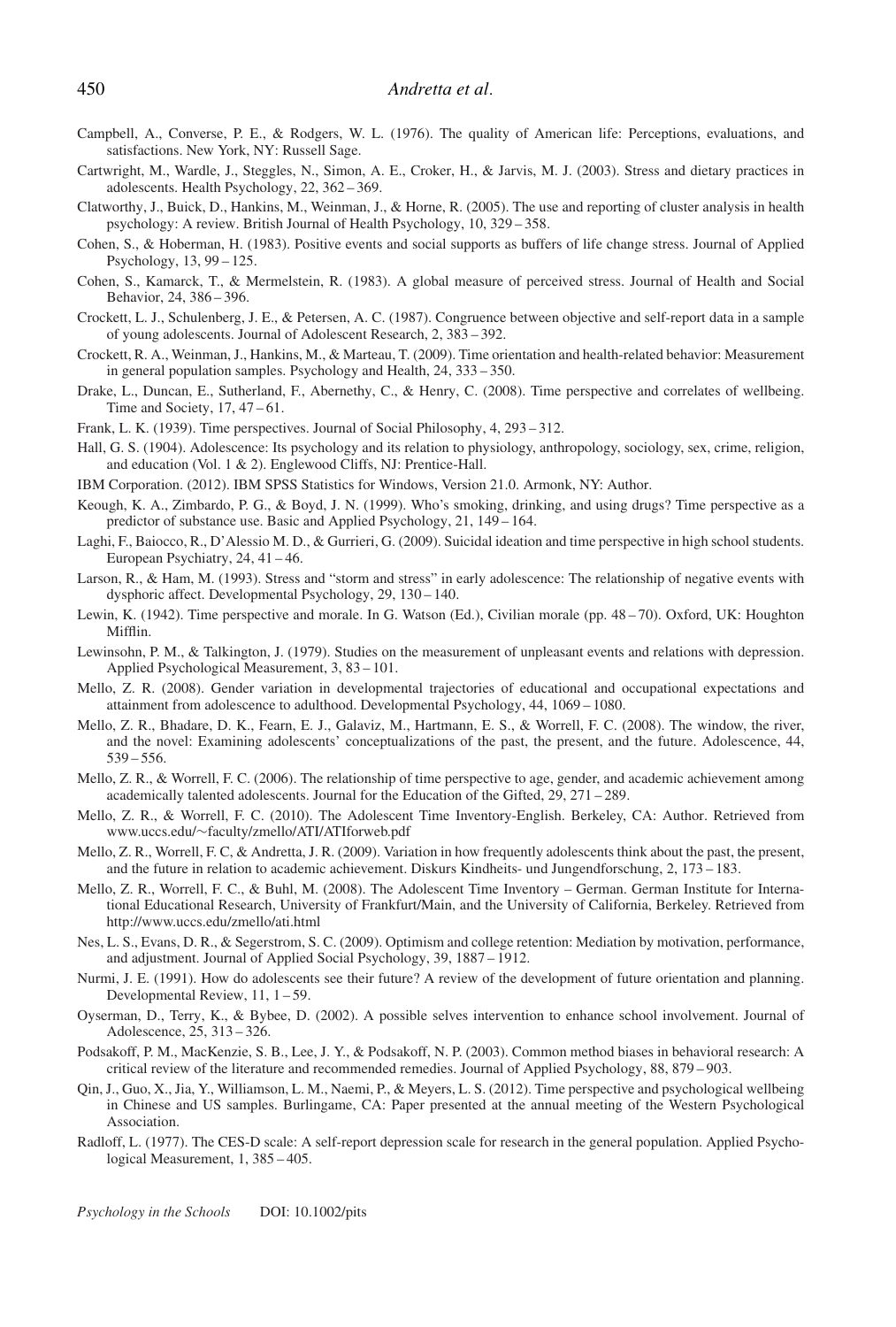- Robins, R. W., Hendin, H. M., & Trzesniewski, K. H. (2001). Measuring global self-esteem: Construct validation of a single-item measure and the Rosenberg Self-Esteem Scale. Personality and Social Psychology Bulletin, 27, 151 – 161.
- Rosenberg, M. (1965). Society and the adolescent self-image. Princeton, NJ: Princeton University Press.
- Scheier, M. F., & Carver, C. S. (1985). Optimism, coping, and health: Assessment and implications of generalized outcome expectancies. Health Psychology, 4, 219 – 247.
- Seginer, R. (2008). Future orientation in times of threat and challenge: How resilient adolescents construct their future. International Journal of Behavioral Development, 32, 272 – 282.
- Siqueira, L., Diab, M., Bodian, C., & Rolnitzky, L. (2000). Adolescents becoming smokers: Roles of stress and coping methods. Journal of Adolescent Health, 27, 399 – 408.
- Snyder, C. R., Shorey, H. S., Cheavens, J., Pulvers, K. M., Adams, V. H., & Wiklund, C. (2002). Hope and academic success in college. Journal of Educational Psychology, 94, 820 – 826.
- Snyder, C. R., Sympson, S. C., Ybasco, F. C., Borders, T. F., Babyak, M. A., & Higgins, R. L. (1996). The development and validation of the Stage Hope Scale. Journal of Personality and Social Psychology, 2, 321 – 335.
- Spector, P. E. (2006). Method variance in organization research: Truth or urban legend? Organizational Research Methods, 9, 221 – 232.
- Watson, D., & Friend, F. (1969). Measurement of social-evaluative anxiety. Journal of Consulting and Clinical Psychology, 33, 448 – 457.
- Worrell, F. C. (2000). The reliability and utility of self-concept instruments with at-risk populations. The Journal of At-Risk Issues, 7(1), 31 – 41.
- Worrell, F. C., & Hale, R. L. (2001). The relationship of hope in the future and perceived school climate to school completion. School Psychology Quarterly, 16, 370 – 388.
- Worrell, F. C., Latto, I. K., & Perlinski, M. A. (1999). The relationship of risk status to self-esteem and perceived life chances. The Journal of At-Risk Issues, 5, 33 – 38.
- Worrell, F. C., & Mello, Z. R. (2007). Reliability and validity of Zimbardo Time Perspective Inventory scores in academically talented adolescents. Educational and Psychological Measurement, 67, 487 – 504.
- Worrell, F. C., & Mello, Z. R. (2009). Convergent and discriminant validity of time attitude scores on the Adolescent Time Perspective Inventory. Diskurs Kindheits- und Jungendforschung, 2, 185 – 196.
- Worrell, F. C., Mello, Z. R., & Buhl, M. (2013). Introducing the English and German versions of an Adolescent Time Attitude Scale. Assessment, 4, 496 – 510.
- Worrell, F. C., Roth, D. A., & Gabelko, N. H. (1998). Age and gender differences in the self-concepts of academically talented students. The Journal of Secondary Gifted Education, 9, 157 – 162.
- Wyman, P. A., Cowen, E. L., Work, W. C., Raoof, A., Gribble, P. A., Parker, G. R., & Wannon, M. (1992). Interviews with children who experienced major life stress: Family and child attributes that predict resilient outcomes. Journal of the American Academy of Child and Adolescent Psychiatry, 31, 904 – 910.
- Zimbardo, P. G., & Boyd, J. N. (1999). Putting time in perspective: A valid, reliable individual-differences metric. Journal of Personality and Social Psychology, 77, 1271 – 1288.
- Zimbardo, P. G., & Boyd, J. N. (2008). The time paradox: The new psychology of time that will change your life. New York, NY: Free Press.
- Zimbardo, P. G., Keough, K. A., & Boyd, J. N. (1997). Present time perspective as a predictor of risky driving. Personality and Individual Differences, 23, 1007 – 1023.